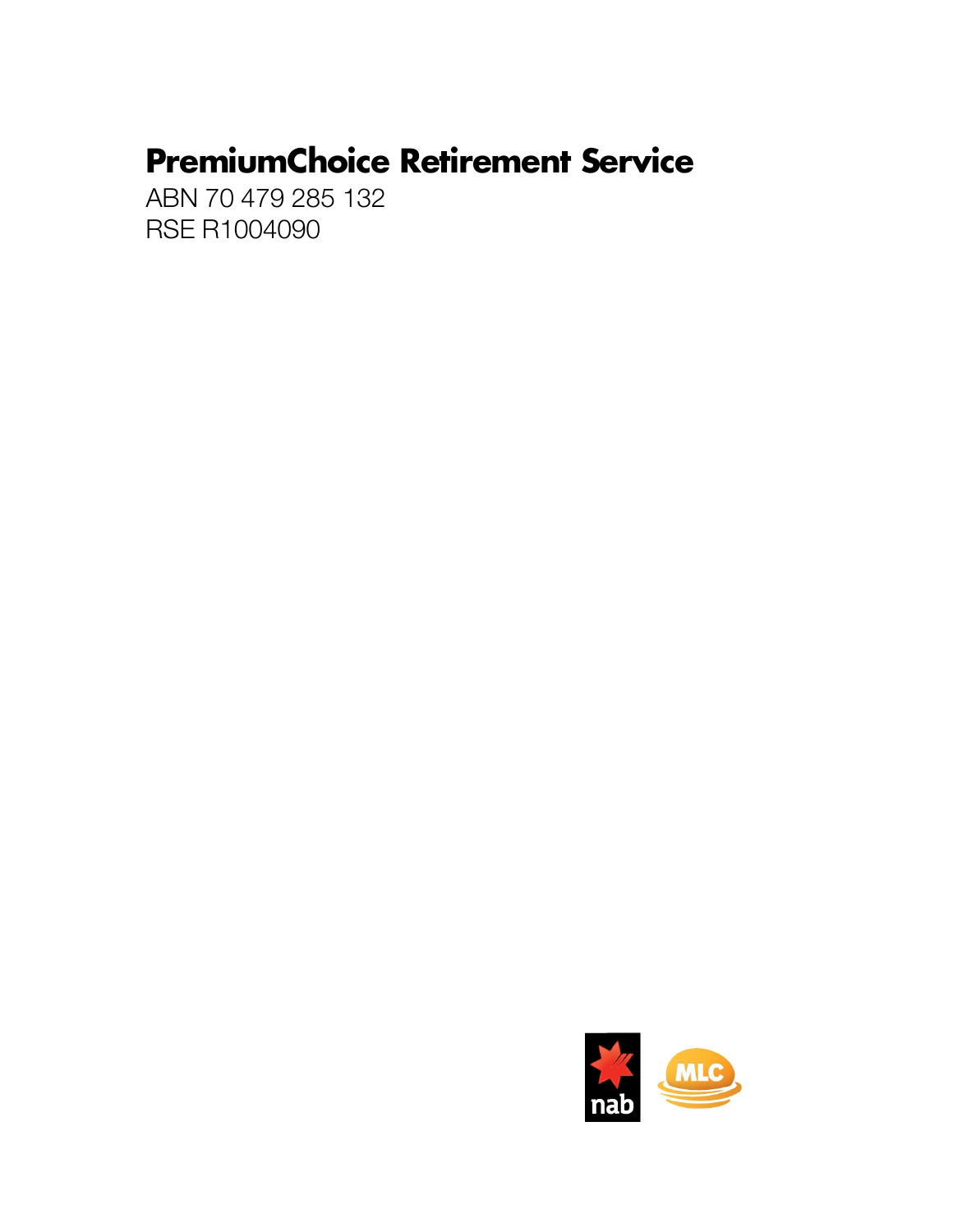## **TABLE OF CONTENTS**

## **CONTENTS**

#### **PAGE**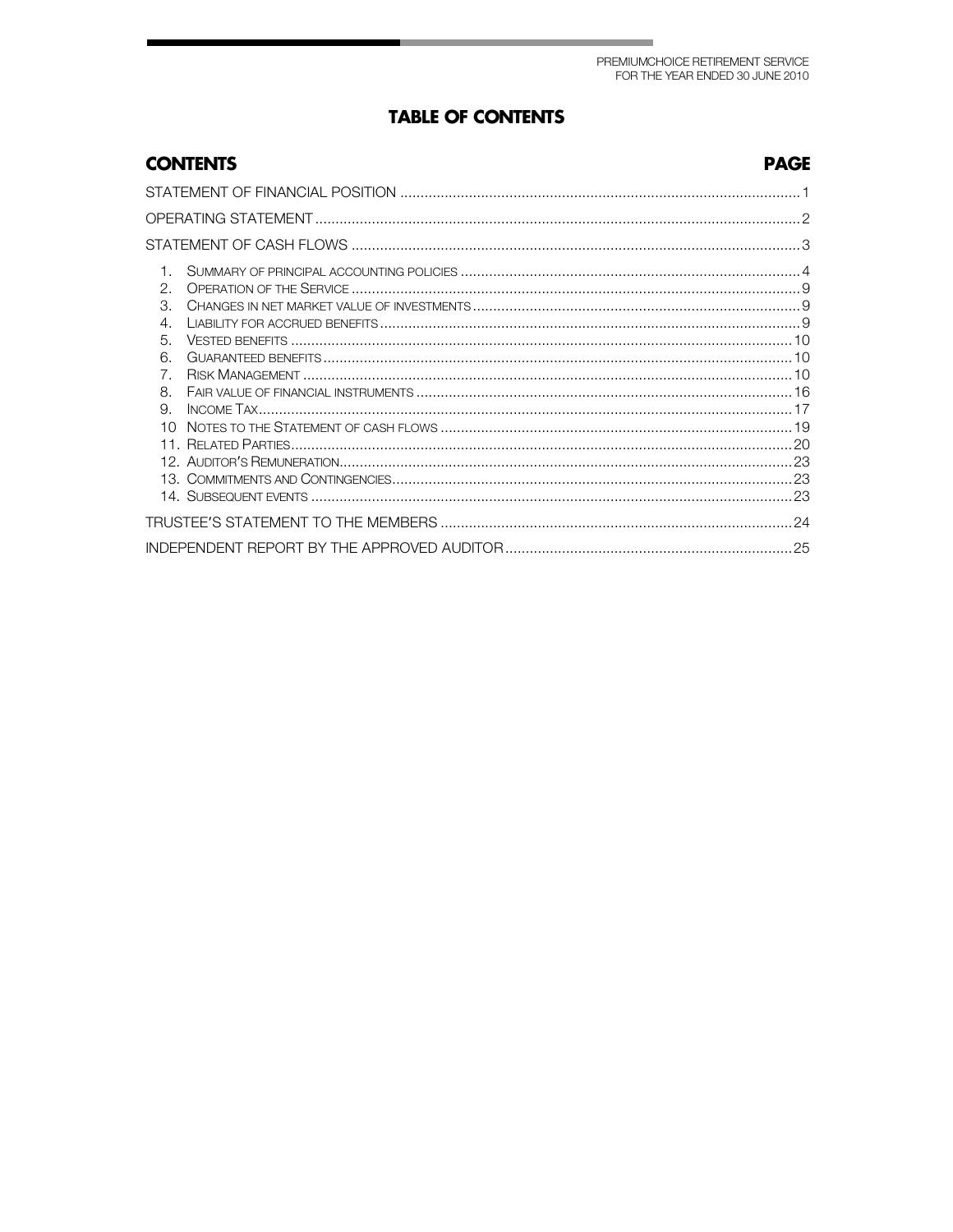**Contract Contract** 

## **STATEMENT OF FINANCIAL POSITION** As at 30 June 2010

|                                                                                                                                                                                                               |              | 2010                                                             | 2009                                                       |
|---------------------------------------------------------------------------------------------------------------------------------------------------------------------------------------------------------------|--------------|------------------------------------------------------------------|------------------------------------------------------------|
|                                                                                                                                                                                                               | <b>Notes</b> | \$                                                               | \$                                                         |
| <b>Assets</b>                                                                                                                                                                                                 |              |                                                                  |                                                            |
| <b>Cash and cash equivalents</b>                                                                                                                                                                              | 10(a)        | 6,882,201                                                        | 11,356,001                                                 |
| <b>Receivables</b><br>Outstanding settlements<br>Investment revenue receivable<br>Compensation receivable<br><b>GST</b> receivable                                                                            |              | 684,044<br>4,788,165<br>44,056                                   | 816,923<br>7,782,172<br>397<br>42,705                      |
| <b>Investments</b><br>Unlisted unit trusts<br>Investments held in Separately Managed Accounts<br>Units in the Cash Account Income Fund<br>Listed shares<br>Term deposits                                      |              | 251,432,046<br>201,710<br>31,223,652<br>12,274,792<br>12,173,647 | 234,546,729<br>21,223,652<br>5,749,999<br>12,238,281       |
| <b>Other</b><br>Deferred tax asset                                                                                                                                                                            | 9            | 5,629,365                                                        | 3,625,862                                                  |
| <b>Total assets</b>                                                                                                                                                                                           |              | 325,333,678                                                      | 297,382,721                                                |
| Liabilities<br>Payable - Navigator Australia Limited<br>Payable - Norwich Union Life Australia Limited<br>Outstanding settlements<br>Income tax payable<br>Pension and lump sum tax payable<br>Other payables |              | 549,793<br>58,841<br>133,488<br>58,010<br>911<br>22,123          | 549,352<br>44,565<br>283,593<br>199,660<br>9,917<br>12,939 |
| <b>Total liabilities</b>                                                                                                                                                                                      |              | 823,166                                                          | 1,100,026                                                  |
| Net assets available to pay benefits                                                                                                                                                                          |              | 324,510,512                                                      | 296,282,695                                                |
| Represented by:<br>Liability for accrued benefits                                                                                                                                                             | 4,5,6        | 324,510,512                                                      | 296,282,695                                                |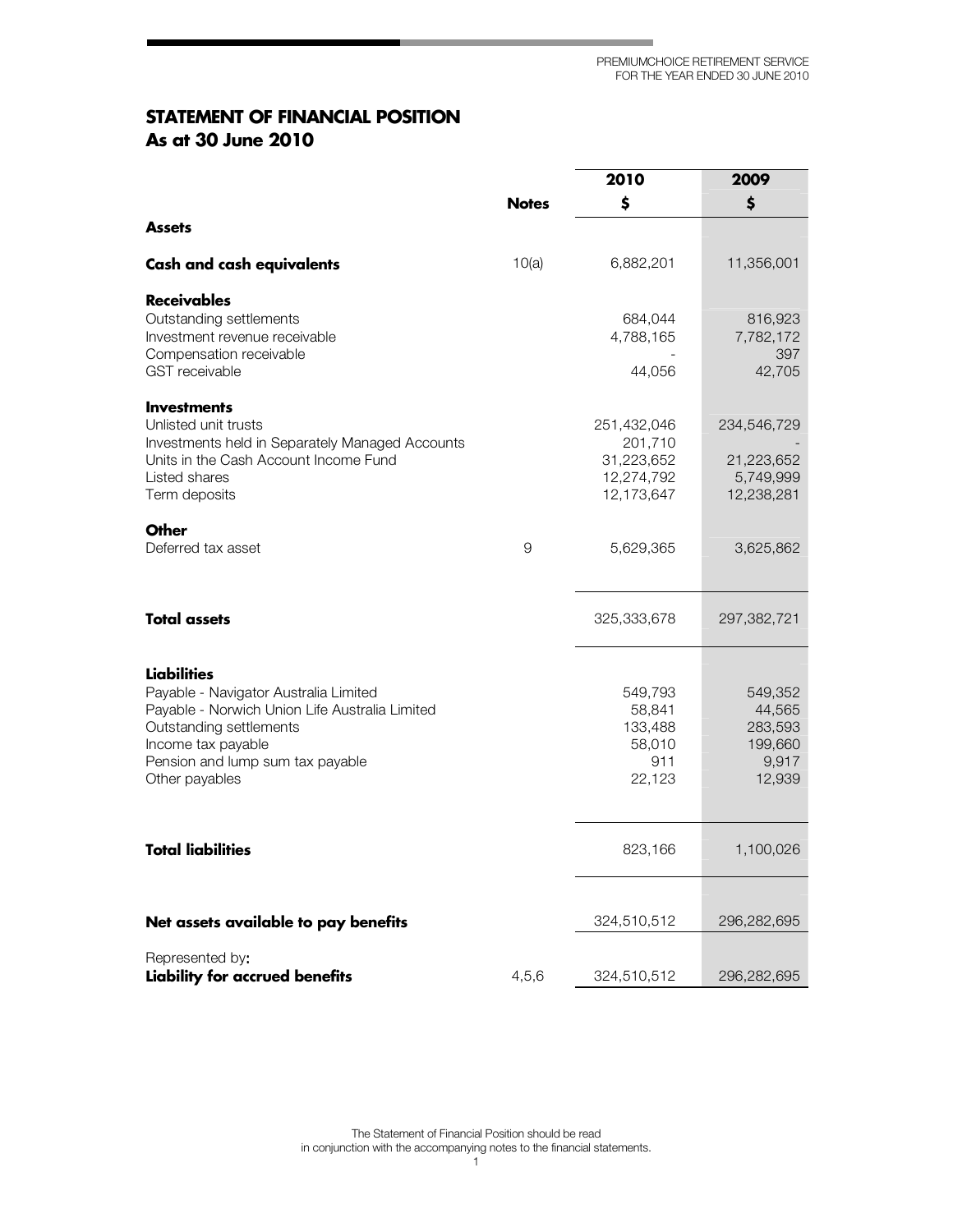۰

## **OPERATING STATEMENT** For the financial year ended 30 June 201(

|                                            |              | 2010       | 2009           |
|--------------------------------------------|--------------|------------|----------------|
|                                            | <b>Notes</b> | \$         | \$             |
| Investment revenue                         |              |            |                |
| Rebates                                    |              | 143,881    | 127,162        |
| <b>Dividends</b>                           |              | 328,450    | 251,347        |
| Interest                                   |              | 214,937    | 299,547        |
| <b>Distributions</b>                       |              | 12,192,569 | 14,478,752     |
| Changes in net market values               | 3            | 18,147,286 | (51, 993, 627) |
| Net investment revenue                     |              | 31,027,123 | (36, 836, 819) |
| <b>Contributions revenue</b>               |              |            |                |
| Employers' contributions                   |              | 11,243,300 | 15,089,506     |
| Members' contributions                     |              | 10,390,778 | 14,858,926     |
| Transfers from other funds                 |              | 14,230,422 | 20,107,235     |
| Compensation to members                    |              | 14,725     | 40,333         |
| <b>Total contribution revenue</b>          |              | 35,879,225 | 50,096,000     |
| <b>Total revenue</b>                       |              | 66,906,348 | 13,259,181     |
| <b>Expenses</b>                            |              |            |                |
| Adviser review fees                        |              | 281,420    | 224,458        |
| Deferred entry fees                        |              | 586,149    | 657,857        |
| Entry fees                                 |              | 281,917    | 394,447        |
| Insurance premiums                         |              | 621,589    | 421,699        |
| Management fees                            |              | 4,857,844  | 4,393,947      |
| Other                                      |              | 116,367    | 25,991         |
| Superannuation contributions surcharge     |              | 3,348      | 7,089          |
| <b>Total expenses</b>                      |              | 6,748,634  | 6,125,488      |
| Benefits accrued before income tax         |              | 60,157,714 | 7,133,693      |
| Income tax (charge)/benefit                | 9            | 1,071,600  | (2,500,018)    |
| Benefits accrued as a result of operations |              | 61,229,314 | 4,633,675      |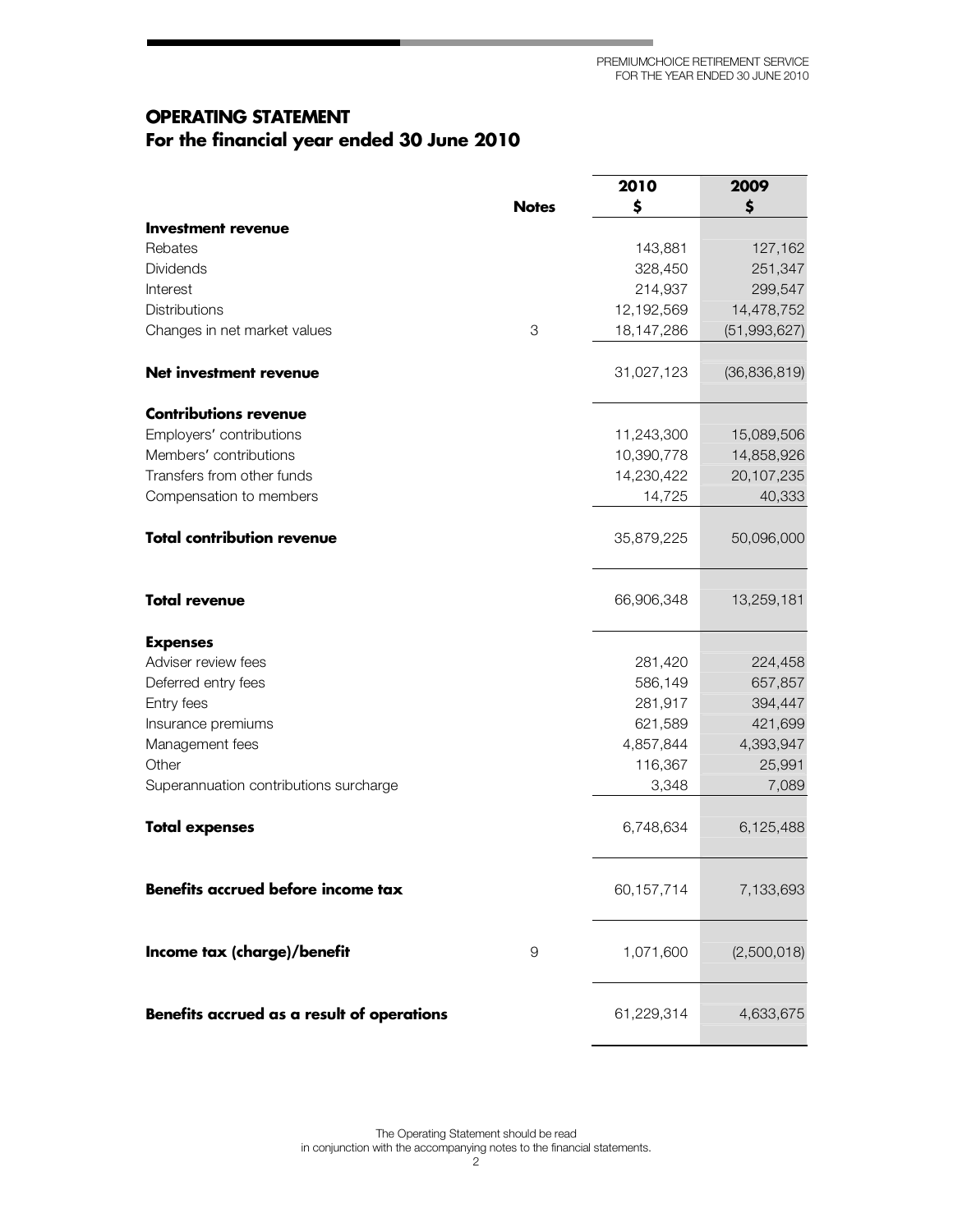٠

## **STATEMENT OF CASH FLOWS** For the financial year ended 30 June 201(

|                                                                           |              | 2010                         | 2009                          |
|---------------------------------------------------------------------------|--------------|------------------------------|-------------------------------|
|                                                                           | <b>Notes</b> | \$                           | \$                            |
| Cash flows provided by operating activities                               |              |                              |                               |
| Employers' contributions received                                         |              | 10,390,778                   | 15,089,506                    |
| Members' contributions received                                           |              | 11,243,300                   | 14,858,926                    |
| Interest received                                                         |              | 220,563                      | 308,699                       |
| Distributions received                                                    |              | 15, 181, 227                 | 19,448,773                    |
| Dividends received                                                        |              | 328,450                      | 251,347                       |
| Rebates received                                                          |              | 144,059                      | 130,299                       |
| Transfers in received                                                     |              | 13,557,512                   | 19,788,921                    |
| Compensation received                                                     |              | 15,121                       | 40,930                        |
| Management fees paid                                                      |              | (4,831,922)                  | (4, 425, 764)                 |
| Entry fees paid                                                           |              | (288, 489)                   | (393, 281)                    |
| Deferred entry fees paid                                                  |              | (608, 916)                   | (657, 744)                    |
| Insurance premiums paid                                                   |              | (607, 314)                   | (402, 991)                    |
| Adviser review fees paid                                                  |              | (281, 477)                   | (224, 401)                    |
| Other                                                                     |              | (113,980)                    | (43, 947)                     |
| Redemptions paid                                                          |              | (26, 736, 795)               | (21, 298, 757)                |
| Pensions paid                                                             |              | (6, 264, 800)                | (6,524,286)                   |
| Tax paid to ATO ((paid) / received)                                       |              | (1,073,552)                  | (1,709,485)                   |
| Superannuation contributions surcharge paid                               |              | (3,348)                      | (7,089)                       |
| Net cash flows provided by operating activities                           | 10(b)        | 10,270,417                   | 34,229,656                    |
|                                                                           |              |                              |                               |
| <b>Cash flows used in investing activities</b><br>Purchase of investments |              |                              |                               |
| Proceeds on sale of investments                                           |              | (118,088,232)<br>103,344,015 | (102, 454, 250)<br>70,808,620 |
|                                                                           |              |                              |                               |
| Net cash flows used in investing activities                               |              | (14, 744, 217)               | (31, 645, 630)                |
| Net increase/(decrease) in cash and cash<br>equivalents                   |              | (4,473,800)                  | 2,584,026                     |
| Cash and cash equivalents at beginning of the financial<br>year           |              | 11,356,001                   | 8,771,975                     |
| Cash and cash equivalents at end of financial<br>year                     | 10(a)        | 6,882,201                    | 11,356,001                    |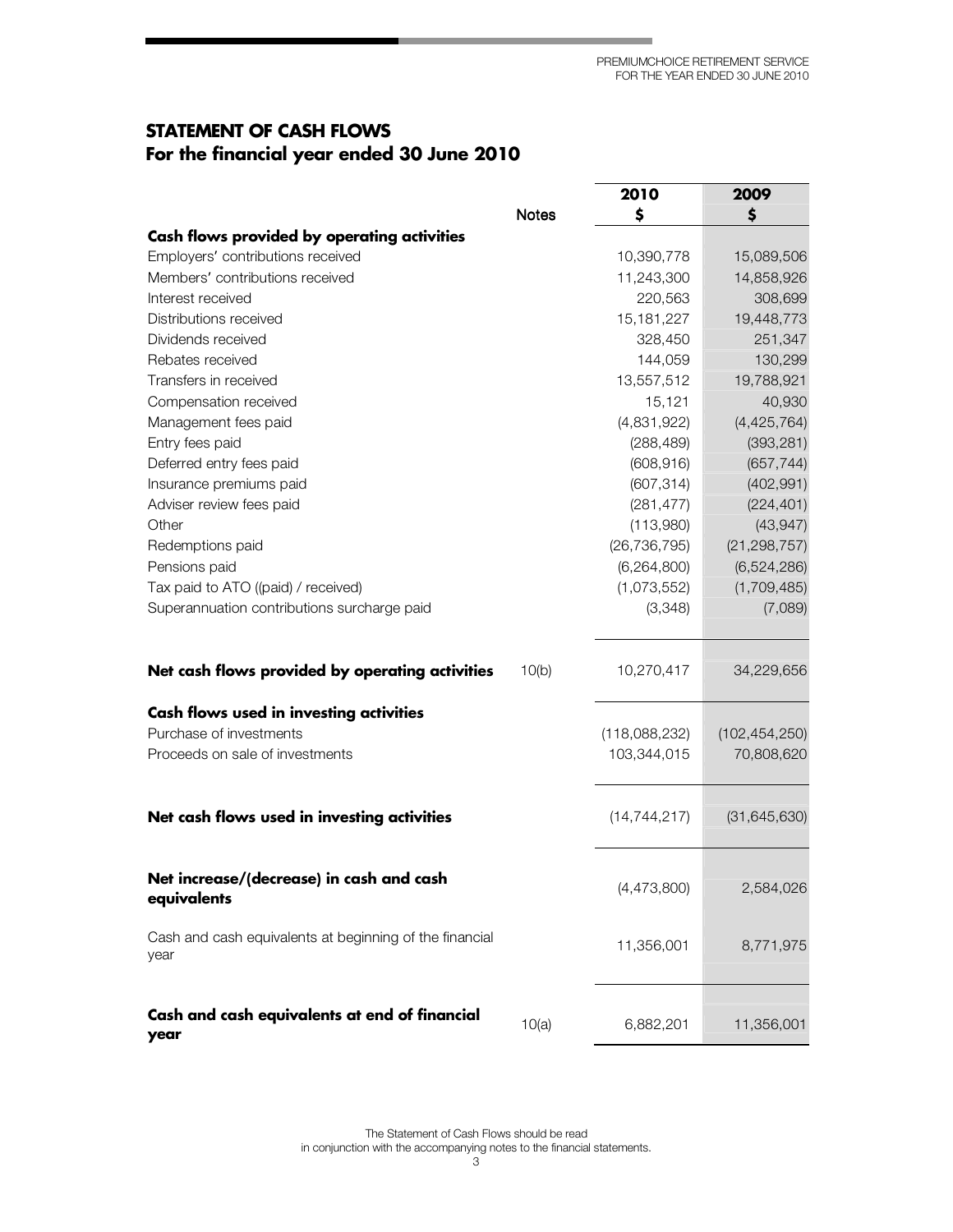## 1. Summary of principal accounting policies

The principal accounting policies which have been adopted in the preparation of the financial statements are as follows:

### (a) Basis of preparation

The financial statements of the Premium Choice Retirement Service ("the Service") are general purpose financial statements which have been prepared in accordance with Australian Accounting Standards including AAS 25 "Financial Reporting by Superannuation Plans" ("AAS 25") as amended by AASB 2005-13 "Am endm ents to Australian Accounting Standards (AAS25)", other accounting policies to the extent applicable, the Superannuation Industry (Supervision) Act 1993, and Regulations and the provisions ofthe Trust Deed. The Service is a superannuation fund domiciled in Australia.

The financial statements have been prepared in accordance with the historical cost convention, except for the valuation of investments which are measured at net market value. Changes in the net market value of investments are recognised in the Operating Statement in the periods in which they occur. The financial statements are presented in Australian Dollars, which is the functional currency of the Service.

The financial statements were approved by the board of the Trustee on 15 September 2010.

#### (b) Statement of compliance

The financial report complies with Australian Accounting Standards. Since AAS 25 is the principal standard that applies to the financial statements, other standards are applied to the extent that AAS 25 is silent. International Financial Reporting Standards ("IFRS") form the basis of the Australian Accounting Standards adopted by the Australian Accounting Standards Board ("AASB").

#### Application of accounting standards

The following Australian Accounting Standards and interpretations have recently been issued or amended but are not yet effective. They do not require any changes to accounting policy and therefore are not expected to have any impact.

| AASB Amendment/<br>Standard | Title                                                                                                                                                                                                 | Nature of change<br>to accounting<br>policy | Application<br>date of<br>standard | Application<br>date for the<br>Service |
|-----------------------------|-------------------------------------------------------------------------------------------------------------------------------------------------------------------------------------------------------|---------------------------------------------|------------------------------------|----------------------------------------|
| AASB 2009-5                 | Further Amendments to Australian<br>Accounting Standard for the annual<br>improvement project (AASB<br>5,8,101,107,117,118,136 & 139)                                                                 | No change                                   | 1 January 2010                     | 1 July 2010                            |
| AASB <sub>9</sub>           | Financial Instruments                                                                                                                                                                                 | No change                                   | 1 January 2013                     | July 2013                              |
| AASB 2009-11                | Amendments to Australian Accounting<br>Standard arising from AASB 9 (AASB,<br>1, 3, 4, 5, 7, 101, 102, 108, 112, 118, 121,<br>127,128,131,132,136,139,1023, &<br>1023 & 1038 interpretations 10 & 12) | No change                                   | 1 January 2013                     | 1 July 2013                            |
| Revised AASB 124            | Related party disclosure and AASB<br>2009-12 Amendment to Australian<br><b>Accounting Standards</b>                                                                                                   | No change                                   | 1 January 2011                     | 1 July 2011                            |
| AASB 1053                   | Application of Tiers of Australian<br><b>Accounting Standards</b>                                                                                                                                     | No change                                   | 1 July 2013                        | 1 July 2013                            |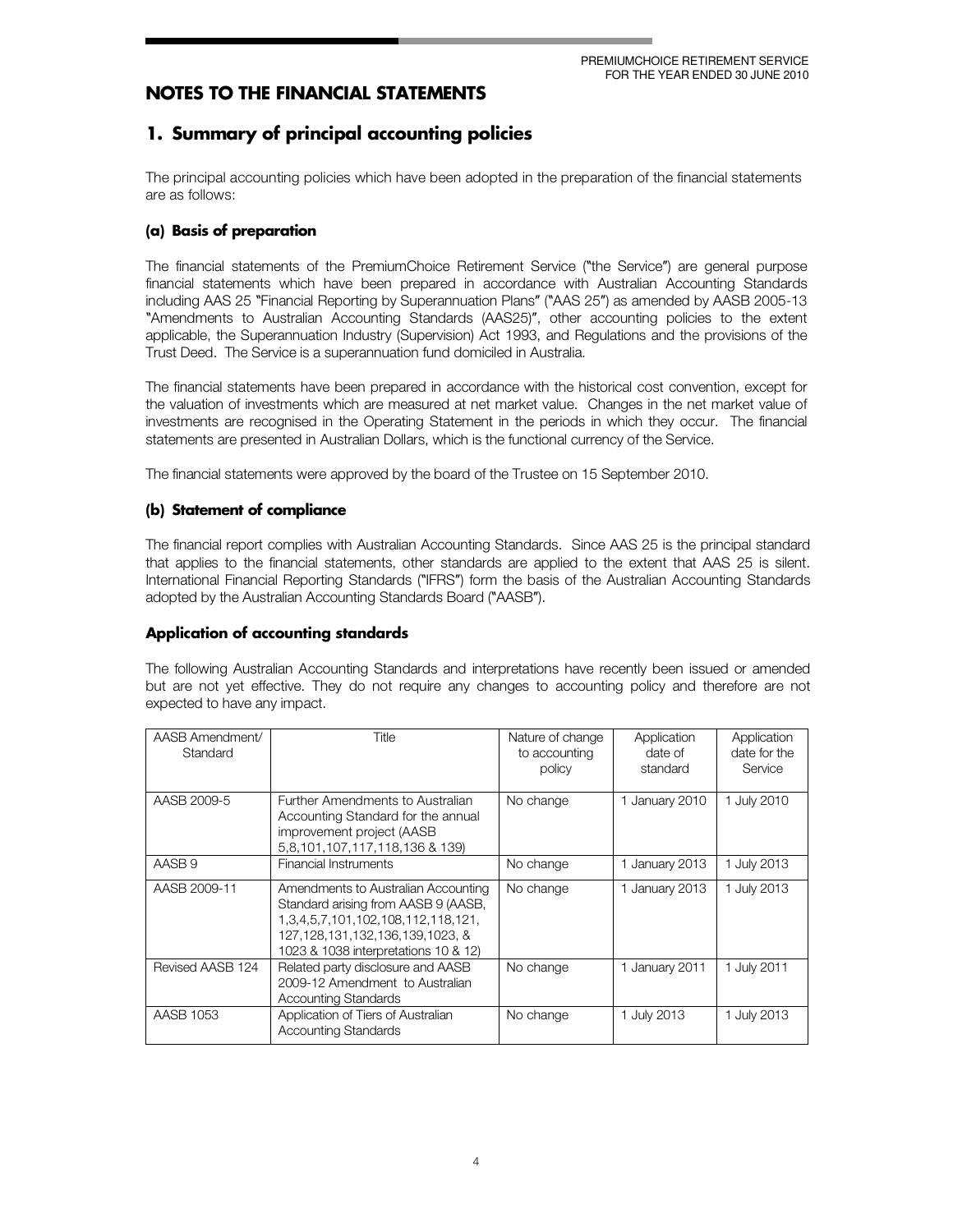## 1. Summary of principal accounting policies (continued)

#### (b) Statement of compliance

| AASB<br>Amendment/<br>Standard | Title                                                                                                                                                                | Nature of change<br>to accounting<br>policy | Application<br>date of<br>standard | Application<br>date for the<br>Service |
|--------------------------------|----------------------------------------------------------------------------------------------------------------------------------------------------------------------|---------------------------------------------|------------------------------------|----------------------------------------|
| AASB 1010-2                    | Amendments to Australian Accounting<br>Standards arising from reduced<br>disclosure requirements                                                                     | No change                                   | 1 July 2013                        | 1 July 2013                            |
| AASB 2010-4                    | Further Amendments to Australian<br>Accounting Standards arising from<br>Annual Improvements Project<br>[AASB 1, AASB 7, AASB 101, AASB<br>134 and Interpretation 13 | No change                                   | January 2011                       | 1 July 2011                            |

If these accounting standards had been adopted, we do not believe that there would have been a material impact to either the Operating Statement for the year to 30 June 2010 or the Statement of Financial Position as at 30 June 2010.

#### (c) Significant accounting judgements, estimates and assumptions

The preparation of the financial report requires the making of estimates and assumptions that affect the recognised amounts of assets, liabilities, revenues and expenses. The estimates and associated assum ptions are based on experience and various other factors that are believed to be reasonable in the circum stances.

#### (d) Investments

Investments and derivatives of the Service are initially recognised at cost, being the fair value of the consideration given excluding transaction costs.

After initial recognition, the investments and derivatives of the Service are included in the Statement of Financial Position at net market value as at reporting date and movements in the net market value of investments and derivatives are recognised in the Operating Statement in the financial year in which they occur.

Investments are maintained for the long-term purpose of providing benefits to members on their retirement, reaching a specified age, death or termination of employment.

Net market values of investments and derivatives have been determined as follows:

- i) Listed securities and listed unit trusts quoted on a recognised stock exchange are stated at the last sale price as at the close of business on reporting date.
- ii) Investments in Separately Managed Accounts are equity securities which are stated at the last sale price at the close of business on reporting date.
- iii) Net market value of units in unlisted unit trusts is valued at the ex-distribution redemption price, quoted by the investment manager, on the balance date.
	- a. Net market value of investments in frozen managed funds has been valued at the exdistribution redemption price, quoted by the investment managers, on the balance date. Although redemptions have been suspended, recent distributions and regular updates in the unit price confirms the underlying investments are being regularly valued by the investment managers.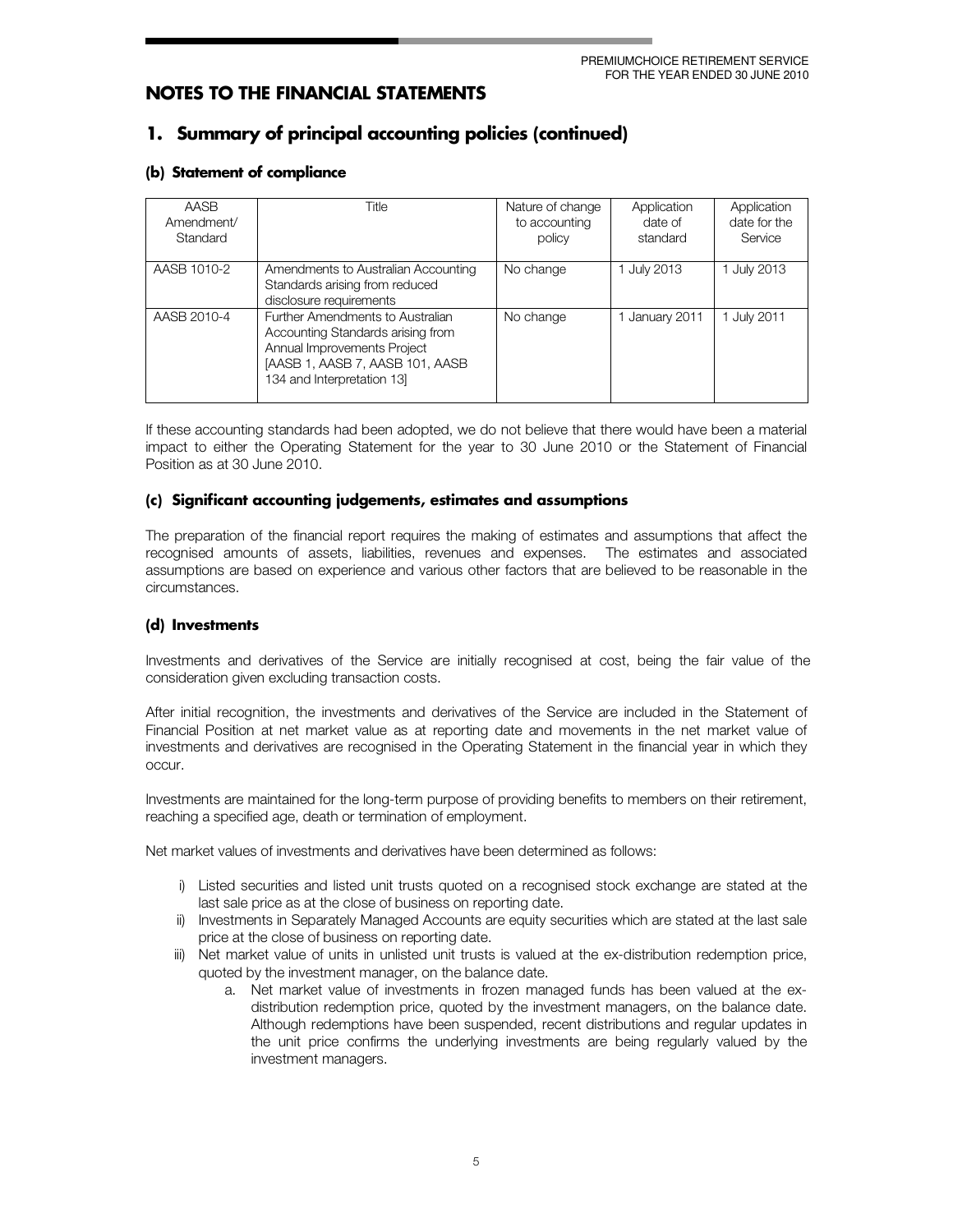## 1. Summary of principal accounting policies (continued)

#### (d) Investments (continued)

iv) Term deposits are carried at cost, which approximates net fair value because of their short term to maturity.

Purchases and sales of investments and derivatives that require delivery of assets within the timeframe generally established by regulation and/or convention in the market place are recognised on the trade date i.e. the date that the Service commits to purchase the asset.

#### (e) Derivatives

Some of the Service's underlying investments are invested in externally managed funds which may invest in derivative financial instruments to hedge or partially hedge specific exposures or to create synthetic exposures.

#### $(f)$ Revenue recognition

Revenue is recognised to the extent that it is probable that the economic benefits will flow to the Service and the revenue can be reliably measured. The following specific recognition criteria must also be met before revenue is recognised:

#### Changes in the net market value of investments

Changes in net market value of investments are recognised as income and are determined as the difference between the net market value at the year end or consideration received (if sold during the year) and the net market value as at prior year end or cost (if the investment was acquired during the year).

#### **Contributions and transfers in**

Contributions and transfers in are recognised when control of the asset has been attained and are recorded gross of any tax, in the period to which they relate.

#### **Interest**

Interest income on cash at bank is recognised as interest accrues using the effective interest method. Interest on term deposits is recognised on receipt at maturity.

#### Distributions and dividends

Distribution and dividend income is recognised when the right to receive payment is established.

#### **Rebates**

Rebate income is recognised on receipt.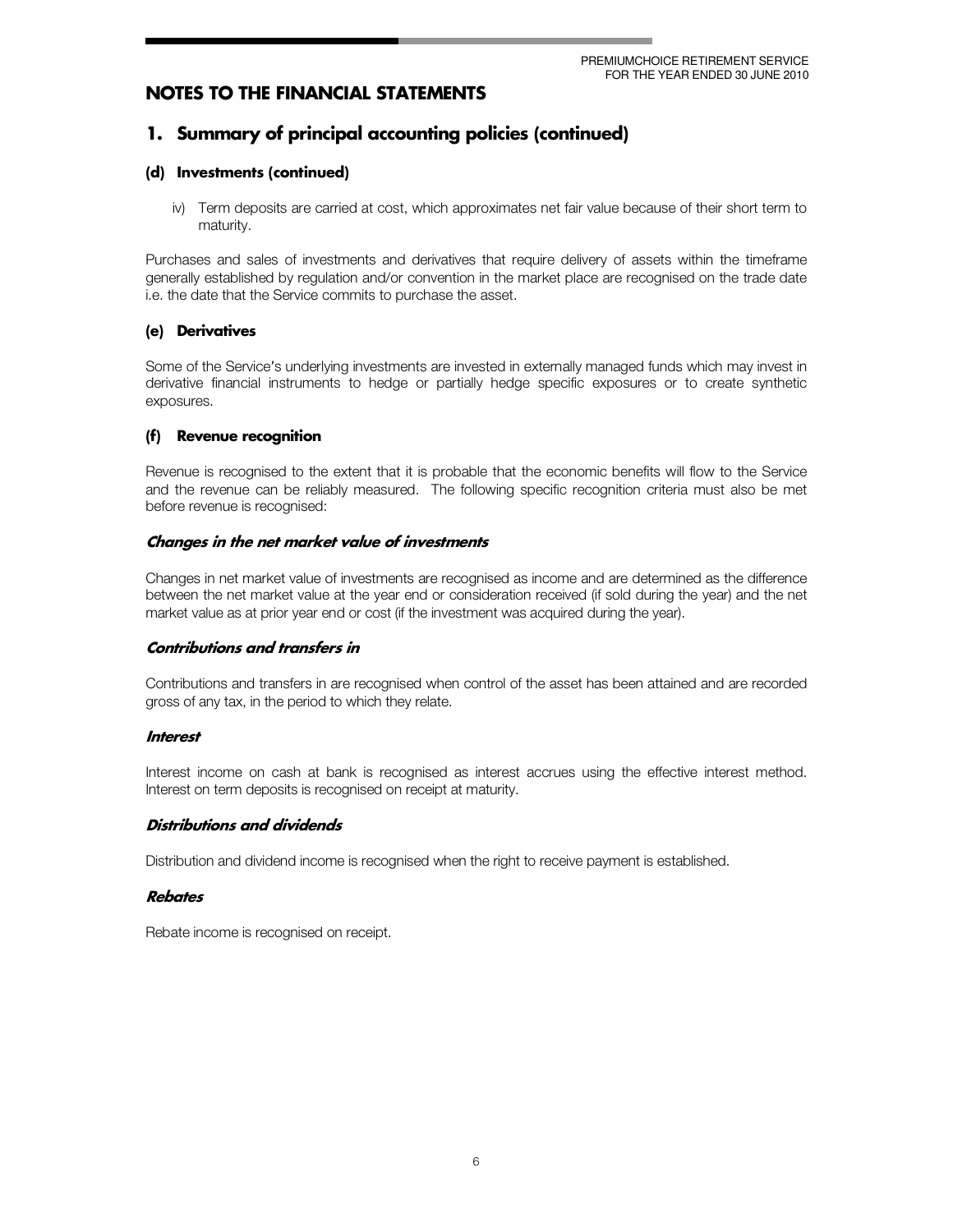## 1. Summary of principal accounting policies (continued)

#### (g) Income tax

The Service complies with the conditions of the Superannuation Industry (Supervision) Act 1993 and is entitled to concessional tax treatment. Income tax is payable at 15% of employer contributions and member contributions where a notice under Section 290-170 of the Income Tax Assessment Act 1997 is received. Income tax has been provided in the current year at the nominal rate of 15% as it is the expectation of the Trustee that the Service will be treated as a complying superannuation fund for the purposes of the provisions of the Income Tax Assessment Act. If the Service is subsequently deemed to be a non-complying fund for the current year, then income tax will be payable at a rate of 45% on the Service's taxable income.

Income tax on the Operating Statement for the year comprises current and deferred tax.

Current tax is the expected tax payable on the taxable income for the year using tax rates enacted or substantively enacted at the reporting date and any adjustments to tax payable in respect of previous years.

Deferred income tax is provided using the Statement of Financial Position liability method, providing for temporary differences between the carrying amount of assets and liabilities for financial reporting purposes and the amounts used for taxation purposes. The amount of deferred tax provided is based on the expected manner of realisation of the asset or settlement of the liability, using tax rates enacted or substantively enacted at reporting date.

A deferred tax asset is recognised only to the extent that it is probable that future taxable profits will be available against which the asset can be utilised. Deferred tax assets are reduced to the extent it is not probable that the related tax benefit will be realised.

Deferred tax assets and deferred tax liabilities are offset only if a legally enforceable right exists to set off current tax assets against current tax liabilities and the deferred tax assets and liabilities relate to the same taxable entity and the same taxation authority.

#### (h) Goods and Services Tax (GST)

Revenues, expenses and assets are recognised net of the amount of Goods and Services Tax ("GST") except where the amount of GST incurred is not recoverable from the Australian Taxation Office ("ATO") as a Reduced Input Tax Credit ("RITC"). In these circumstances the GST is recognised as part of the cost of acquisition of the asset or as part of an item of the expense.

Receivables and payables are stated with the amount of GST included.

The net amount of any GST recoverable from or payable to the ATO is included as a receivable or payable in the Statement of Financial Position.

Cash flows are included in the Statement of Cash Flows on a gross basis. The GST component of cash flows arising from investing activities, which are recoverable from, or payable to the taxation authority are classified as operating cash flows.

#### **Cash and cash equivalents**  $(i)$

Cash and cash equivalents include deposits held at call with a bank. These investments are readily convertible to cash on hand at the manager's option and are used for the day to day management of the Service's cash requirements. For the purpose of the Statement of Cash Flows, cash is cash at bank.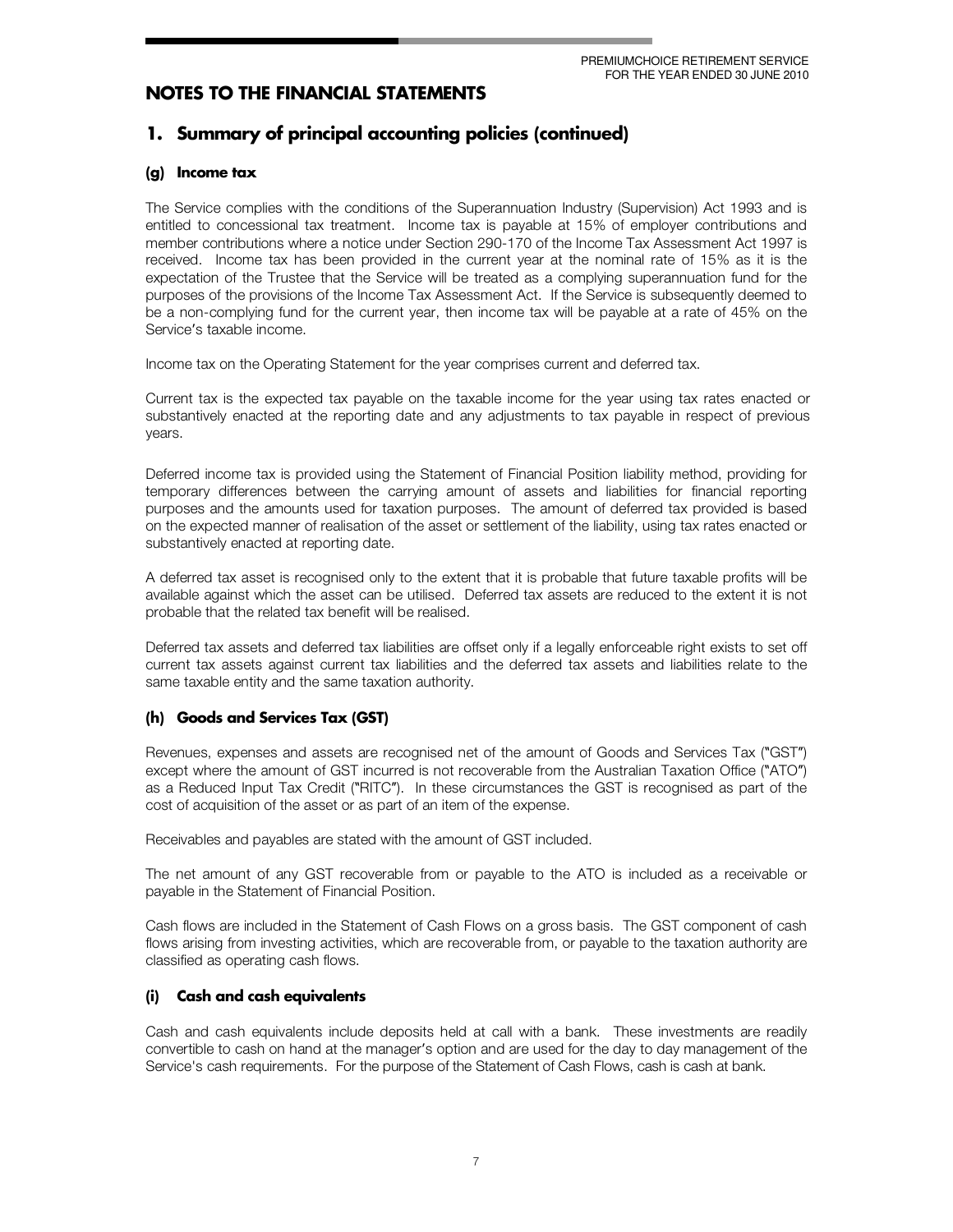## 1. Summary of principal accounting policies (continued)

#### Superannuation contributions (surcharge) tax  $(i)$

The Superannuation Laws Amendment (Abolition of Surcharge) Act 2005 abolishes both the superannuation contributions surcharge and the termination payments surcharge in respect of superannuation contributions and certain termination payments made or received on or after 1 July 2005. Assessments for surcharge in respect of contributions and payments for the year ended 30 June 2005 and prior years will continue to be issued and remain payable.

Superannuation contribution surcharge is levied on surchargeable contributions for a relevant year on the basis of the individual member's adjusted taxable income for that year. The liability for the Superannuation Contribution Surcharge is recognised when the assessment is received and agreed, as the Trustee considers this is when it can be reliably measured.

The superannuation surcharge liability recognised by the Service has been charged to the relevant members' accounts as an expense.

#### (k) Excess contribution tax

The ATO may issue release authorities to members of the Service relating to the relevant member's excess contributions tax that is payable in respect of the member's concessional and/or non-concessional contributions for a particular year. Where a member receives an excess contributions tax release authority, the member:

- may give the release authority relating to the member's concessional contributions to a fund for payment; and
- must give the release authority relating to the member's non-concessional contributions to a fund for payment.

Release authorities may be issued by the ATO from 1 July 2007 in relation to transitional non-concessional contributions received by the Service between 9 May 2006 and 30 June 2007. Further release authorities in relation to concessional and/or non-concessional contributions received from 1 July 2007 may be issued by the ATO from 1 July 2008.

The liability for the excess contributions tax will be recognised when the relevant release authorities are received from the members, as the Trustee considers this is when it can be reliably measured. The excess contributions tax liability recognised by the Service will then be charged to the relevant members' accounts as an expense.

#### **No-TFN contribution tax**  $\mathbf{I}$

Where a member does not provide their tax file number, the Service may be required to pay no-TFN contributions tax at a rate of 31.5%, which is in addition to the concessional tax rate of 15%, which applies to the Service's taxable income.

The no-TFN contributions tax liability recognised by the Service will be charged to the relevant members' accounts. Where a tax offset is obtained by the Service in relation to the members' no-TFN contributions tax, the tax offset will be included in the relevant members' accounts.

### (m) Comparative figures

Where necessary, comparatives have been reclassified and repositioned for consistency with current year disclosures.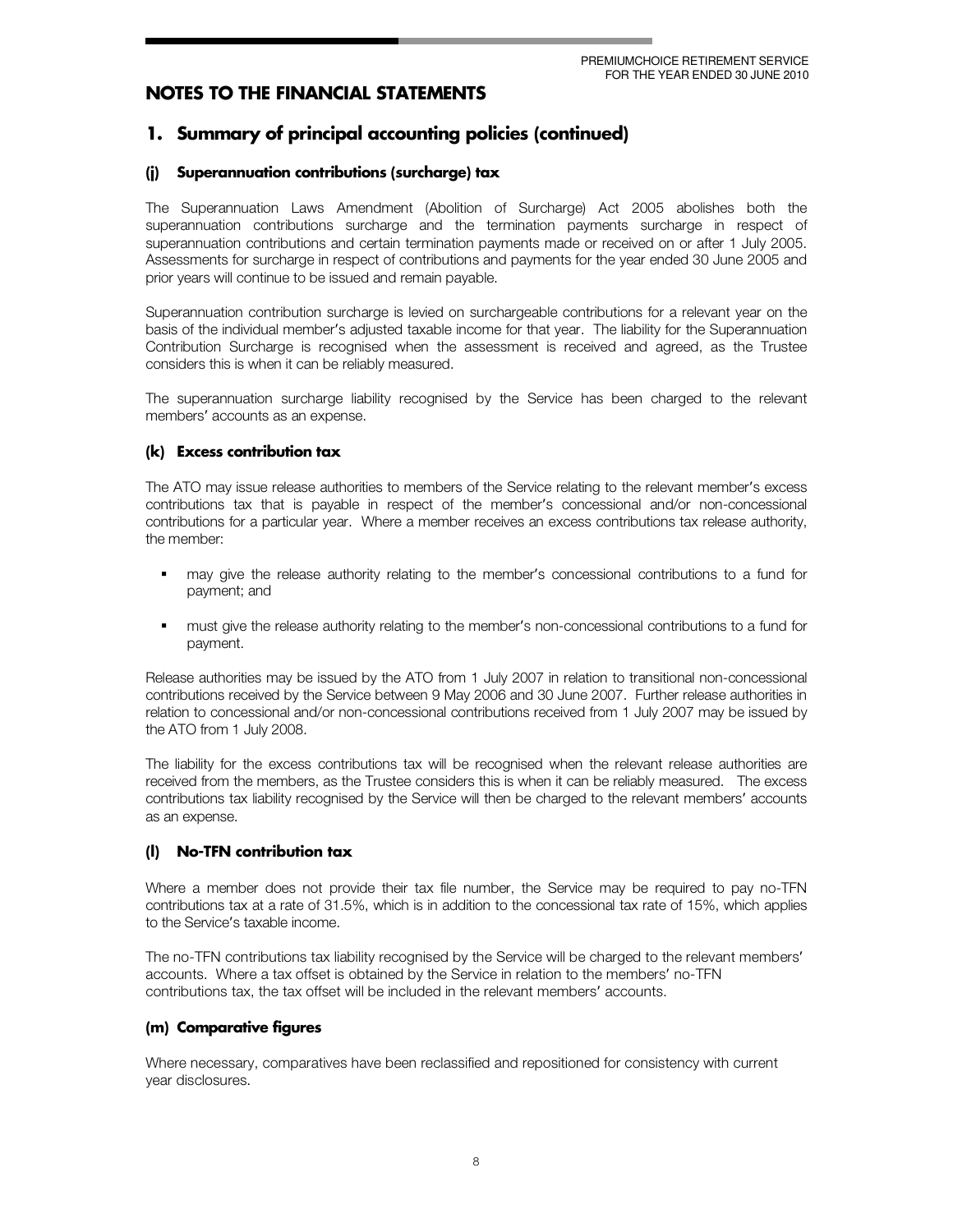## 2. Operation of the Service

The PremiumChoice Retirement Service is a defined contribution fund constituted by the Trust Deed dated 19 February 2002, (as amended). The Trustee at reporting date is NULIS Nominees (Australia) Limited ("NULIS") ABN 80 008 515 633. The Service is domiciled in Australia. The address of the registered office is 509 St Kilda Road, Melbourne. The Service is operated for the purpose of assisting members to invest and manage their superannuation and retirement benefits.

Administration of the Service is conducted by Navigator Australia Limited ABN 45 006 302 987.

In accordance with amendments to the Superannuation Industry (Supervision) Act 1993 the Service was registered with the Australian Prudential Regulation Authority on 1 March 2006 (registration no. R1004090).

The Service may terminate upon the occurrence of certain events as provided in the Trust Deed.

## 3. Changes in net market value of investments

|                                                  | 2010       | 2009         |
|--------------------------------------------------|------------|--------------|
|                                                  | S          |              |
| Investments held at reporting date:              |            |              |
| Units held in unlisted unit trusts               | 13,676,259 | (35,894,905) |
| Investment in Separately Managed Accounts        | (17, 152)  |              |
| Listed shares                                    | (161, 703) | (897, 487)   |
| Investments realised during the financial year:  |            |              |
| Units held in unlisted unit trusts               | 4,163,283  | (15,053,850) |
| Listed shares                                    | 486,599    | (147, 385)   |
|                                                  |            |              |
| Total changes in net market value of investments | 18,147,286 | (51,993,627) |
|                                                  |            |              |

## 4. Liability for accrued benefits

The liability for accrued benefits is the Service's present obligation to pay benefits to members and beneficiaries arising from their investing in the Service up to reporting date. It is measured as the difference between the carrying amounts of total assets and liabilities as at reporting date. Benefits in respect of members who ceased with the Service prior to reporting date and whose benefits were unpaid as at 30 June 2010 are included in the liability for accrued benefits amount.

|                                                                                | 2010<br>S                    | 2009<br>Ş                   |
|--------------------------------------------------------------------------------|------------------------------|-----------------------------|
| Liability for accrued benefits at beginning of the year                        | 296,282,695                  | 319,499,377                 |
| Plus: Benefits accrued as a result of operations<br>Less: Members' redemptions | 61,229,314<br>(26, 745, 703) | 4,633,675<br>(21, 318, 674) |
| Less: Pension payments                                                         | (6, 255, 794)                | (6,531,683)                 |
| Liability for accrued benefits at the end of the year                          | 324,510,512                  | 296.282.695                 |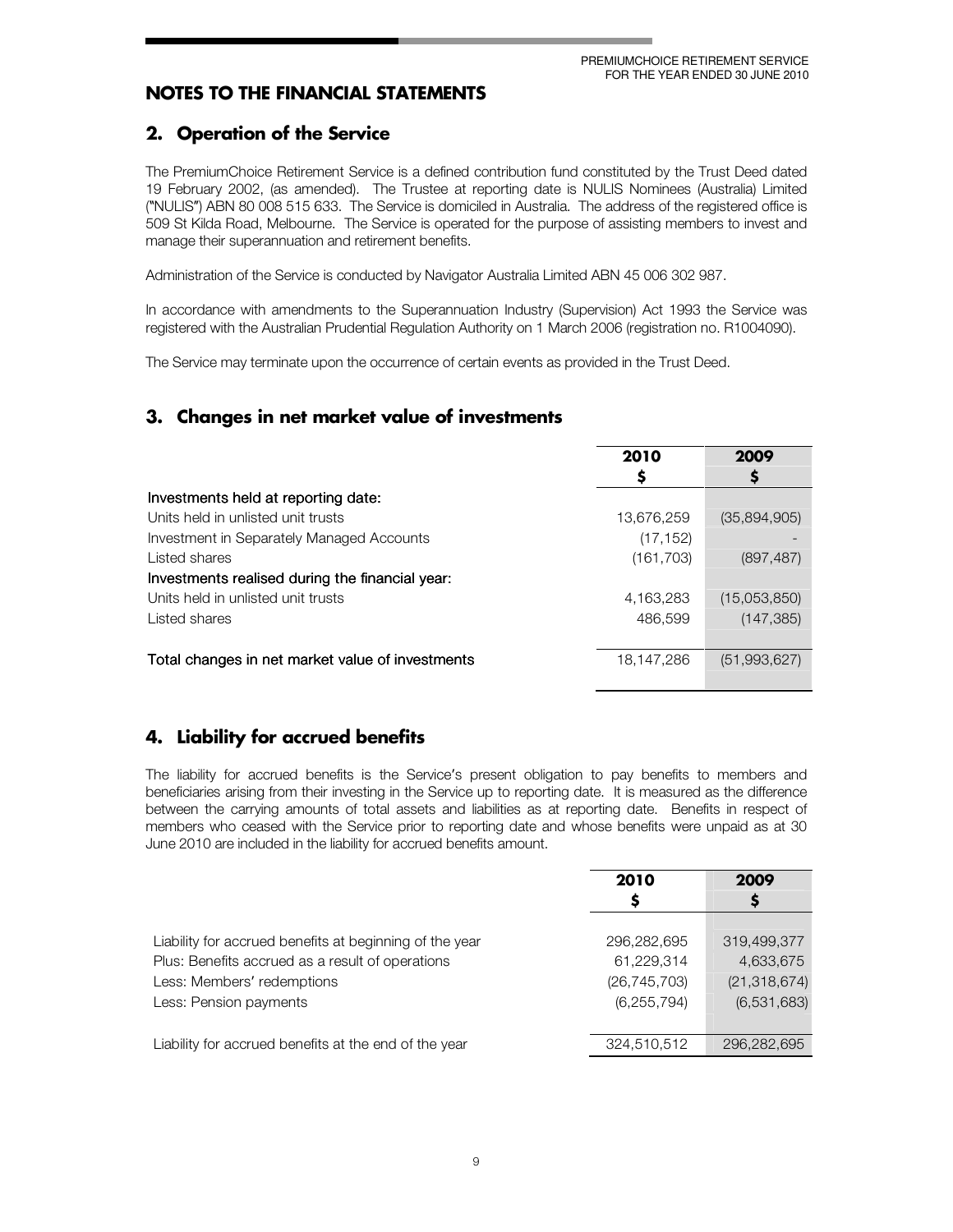## 4. Liability for accrued benefits (continued)

#### **Funding arrangements**

Members investing in the Service must meet the eligibility requirements under the superannuation law. Given eligibility, investments in the Service can be in the form of lump sum contributions, regular contributions, spouse contributions and/or contributions rolled over from other superannuation or rollover funds. Allocated pension account contributions are restricted to members who have an Eligible Termination Payment (ETP) or by transferring eligible amounts from their complying superannuation fund.

## 5. Vested benefits

Vested benefits are benefits that are not conditional upon continued membership of the Service (or any factor other than resignation from the Service) and include benefits which members were entitled to receive had they terminated their Service membership as at the end of the year.

Whilst deferred tax assets are included in vested benefits collectively, individual members exiting may not receive their portion of their benefit relating to deferred tax assets. In the event of a winding up of the Service, members collectively would only receive benefits associated with the deferred tax assets to the extent that they could be used by the Service.

|                                                     | 2010        | 2009        |
|-----------------------------------------------------|-------------|-------------|
| Vested benefits as at the end of the financial year | 324,510,512 | 296,282,695 |

## 6. Guaranteed benefits

No guarantees have been made in respect of any part of the liability for accrued benefits.

## 7. Risk management

#### (a) Risks and mitigations

The Service's principal financial instruments consist of units in unlisted unit trusts, investments in Separately Managed Accounts, units in the Cash Account Income Fund ("CAIF"), listed shares and cash and short term deposits. The main purpose of these instruments is to generate a return on investment.

The Service also has various other financial instruments such as receivables and payables which arise directly from it's operations and are current in nature.

The Service's activities expose it to a variety of financial risks: credit risk, market risk (including price risk, foreign exchange risk and interest rate risk), and liquidity risk. However, the Service itself is not directly exposed to significant financial risk since all investment activities, other than those involving cash and units in the Cash Account Income Fund, are undertaken in accordance with the members' instructions and are limited to approved investments included in the Investment Allocation Authority.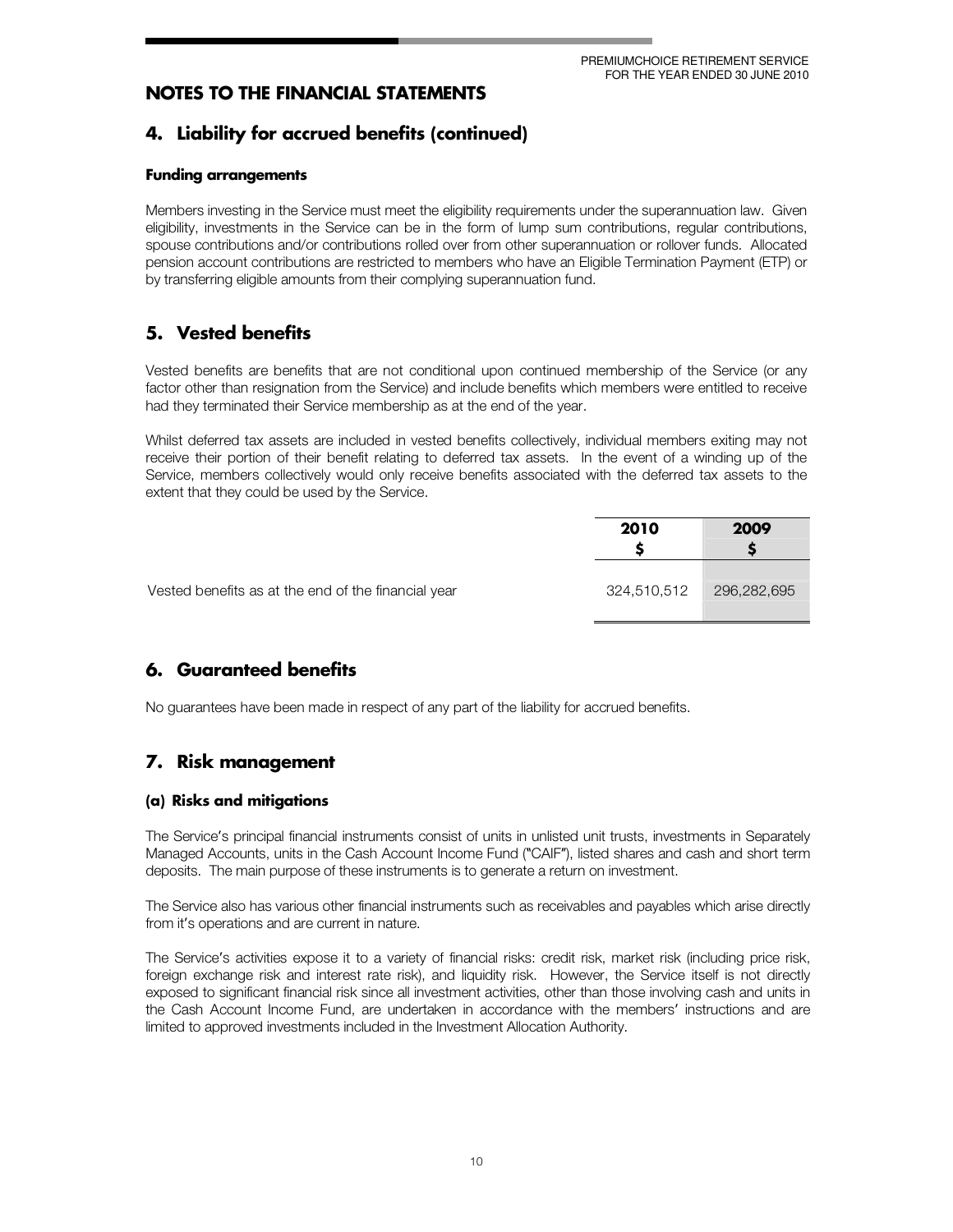## 7. Risk management (continued)

### (a) Risk and mitigations (continued)

The Service's overall risk management program therefore focuses on diversification and members' risk appetites. The Trustee has determined upper limits on investment options in some investment strategies. Risk management is performed internally and is regularly reported on by the Platform Investment Committee ("PIC"). The PIC is a sub-committee which is delegated with certain Trustee responsibilities. These responsibilities extend to approving, removing and monitoring investments offered in the Service, on a regular basis through the provision of extensive investment analysis and reporting carried out by the Investment Policy Team ("IPT").

The investment managers of the collective investment vehicles held by the Service invest in a variety of financial instruments, including derivatives, which expose the Service's investments to a variety of investment risks, including market risk, credit risk, interest risk and currency risk.

The Trustee seeks information from the Trustee and/or manager of each proposed collective investment and may also seek independent advice from other qualified persons prior to determining its suitability as an investment for the Service. The information acquired is used to determine the nature and extent of any risks and the expected returns that are associated with each investment. This includes receipt of a formal Risk Management Statement from each investment manager as required by the Australian Prudential Regulation Authority.

### (b) Credit risk exposure

Credit risk represents the risk that counterparties to the financial instrument will fail to discharge an obligation and cause the Service to incur a financialloss. Credit risk is not considered to be significant to the Service.

Excluding cash, there were no significant concentrations of credit risk to counterparties to 30 June 2010. No individual investment exceeded 9.6% (2009: 7.14%) of the total net assets attributable to members at 30 June 2010 and this investment was the Cash Account Income Fund (2009: the Cash Account Income Fund). The second largest individual investment holding amounted to 8.14% of net assets attributable to members at 30 June 2010 (2009: 6.86%). All directly held assets exposed to credit risk are in Australian dollars.

The Service holds no collateral as security or any other credit enhancements.

All transactions by the Service in listed securities are settled/paid for upon delivery using approved brokers. The risk of default is considered minimal, as delivery of securities sold is only made once the broker has received payment. Payment is made on a purchase once the securities have been received by the broker. The trade will fail if either party fails to meet its obligations.

The PIC monitors the credit quality of investments in unit trusts and shares. Prior to the purchase of NULIS by NAB, the credit quality of all investments was monitored by the Approved Investments Meeting ("AIM") by means of credit ratings, research house information, investment manager reports and due diligence procedures.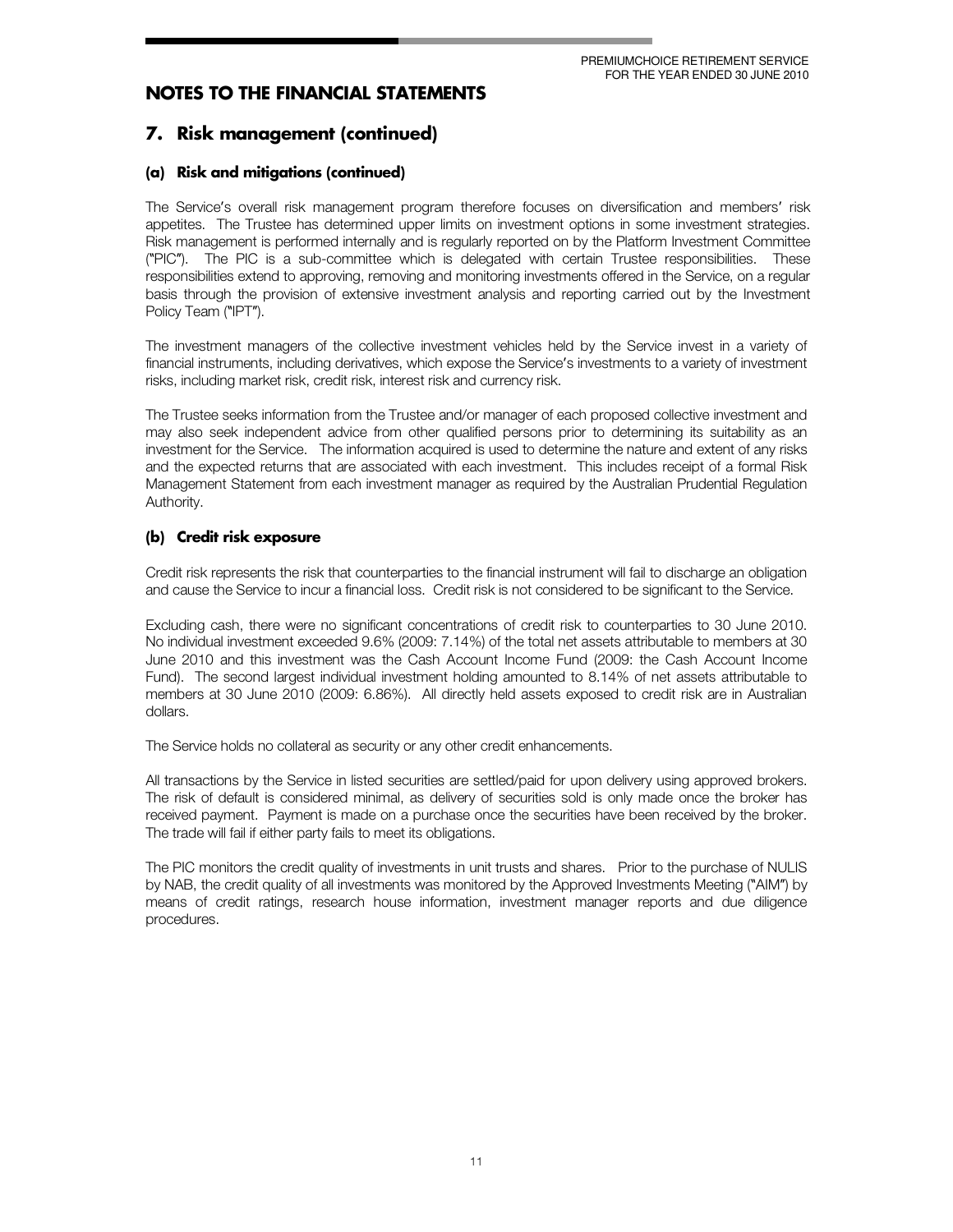## 7. Risk management (continued)

#### (b) Credit risk exposure (continued)

The carrying amount of financial assets best represents the maximum credit risk exposures at the balance date. Credit risk is minimised through ensuring counterparties are appropriately monitored.

The following table details the credit risk for the Service in relation to cash and term deposits. The rating table excludes any rating categories applicable to the underlying assets of the unlisted unit trusts.

| 2010                      |                   |              |                |                 |            |
|---------------------------|-------------------|--------------|----------------|-----------------|------------|
| <b>Direct Investments</b> | <b>AAA to AA-</b> | $A+$ to $A-$ | $BBB+$ to $B+$ | <b>B</b> to CCC | Total      |
|                           |                   |              |                |                 |            |
| Cash and cash             |                   |              |                |                 |            |
| equivalents               | 6.882.201         | -            | ۰              |                 | 6,882,201  |
| Term deposits             | 7,253,382         |              | 4,920,265      |                 | 12,173,647 |
| Total                     | 14,135,583        | -            | 4,920,265      |                 | 19,055,848 |

#### 2009

| <b>Direct Investments</b> | <b>AAA to AA-</b> | $A+$ to $A-$ | $BBB+$ to $B+$ | <b>B</b> to CCC | Total      |
|---------------------------|-------------------|--------------|----------------|-----------------|------------|
| Cash and cash             |                   |              |                |                 |            |
| equivalents               | 11.356.001        | -            |                |                 | 11,356,001 |
| Term deposits             | 11,058,675        |              | 1.179.606      |                 | 12.238.281 |
| Total                     | 22.414.676        | -            | 1.179.606      |                 | 23,594,282 |

The underlying assets of the unlisted unit trusts and the CAIF which are held by the Service can have credit ratings that extend from AAA through to unrated, and any financial losses due to credit risk may be reflected in the unit prices of the unlisted unit trusts.

There are no significant financial assets that are past due or impaired.

#### (c) Market risk

Market risk represents the risk that a financial instrument's value or future cash flows of financial instruments will fluctuate as a result of changes in the market, such as interest rate changes, foreign exchange rate changes and equity prices changes. Market risk is minimised through ensuring that all investment activities are undertaken in accordance with established limits, investment strategies and members instructions.

These changes might be caused by factors specific to the individual asset or its issuer or factors affecting all assets in the market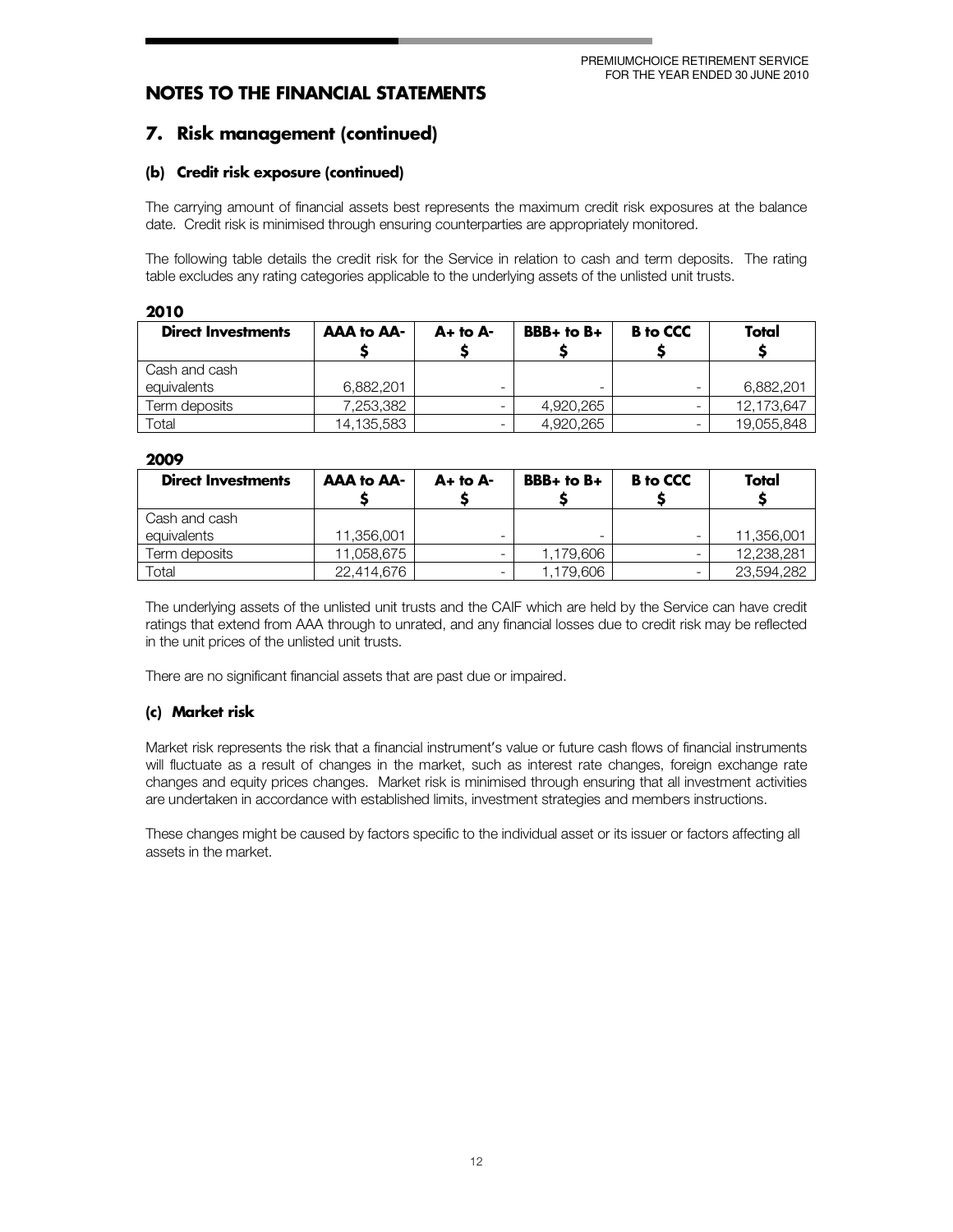## 7. Risk management (continued)

#### (c) Market risk (continued)

#### i) Currency risk

Currency risk is the risk that the fair value or future cash flows of a financial instrument will fluctuate due to changes in the foreign exchange rates. The Service is indirectly exposed to foreign exchange risk through its investments in unlisted unit trusts.

Whilst the Service invests in unlisted unit trusts that are registered in Australia, some of these trusts hold international debt and equity securities. The impact of changes to foreign exchange rates may be reflected in the unit prices of the unlisted unit trusts held by the Service.

#### ii) Interest rate risk

Interest rate risk arises from the possibility that changes in interest rates will affect future cash flows or the fair value of financial instruments. The Service is directly exposed to interest rate risk through its cash, term deposits and holdings in the CAIF. The Service is also indirectly exposed to interest rate risk through its investment in unlisted unit trusts. This indirect risk affects the price of the Service's holding in these investment options. The sensitivity to such price movements is discussed under 'Price risk'.

The Service addresses exposure to interest rate risk through its diverse investment menu. Some of the underlying unlisted unit trusts use derivative financial instruments, such as interest rate swaps to provide flexibility to manage the risks arising from changes in the interest rates.

The following table demonstrates the sensitivity of the Service's Operating Statement to a reasonably possible change in interest rates. The sensitivity of the Operating Statement is the effect of the assumed changes in the interest rates to the interest income for one year, based on the floating rate financial assets held at 30 June 2010. The table includes interest income related to direct investments in cash and cash equivalents, term deposits and the investments in the CAIF, but excludes any change to the interest income of the underlying assets of the unlisted unit trusts held by the Service.

| ×<br>×<br>۰.<br>۰. |
|--------------------|

|            | Change in annual return |            | <b>Effect on accrued</b><br>benefits attributable to<br>members |            |
|------------|-------------------------|------------|-----------------------------------------------------------------|------------|
|            |                         |            | <b>Sensitivity of interest</b><br>income \$                     |            |
|            |                         |            |                                                                 |            |
| <b>AUD</b> | $100$ bps               | $-100$ bps | 502.795                                                         | (502, 795) |

| ----       |                         |           |                                                                 |           |
|------------|-------------------------|-----------|-----------------------------------------------------------------|-----------|
|            |                         |           | <b>Effect on accrued</b><br>benefits attributable to<br>members |           |
|            | Change in annual return |           | <b>Sensitivity of interest</b><br>income \$                     |           |
|            |                         | ۰         |                                                                 |           |
| <b>AUD</b> | 50 bps                  | $-50$ bps | 176,018                                                         | (176,018) |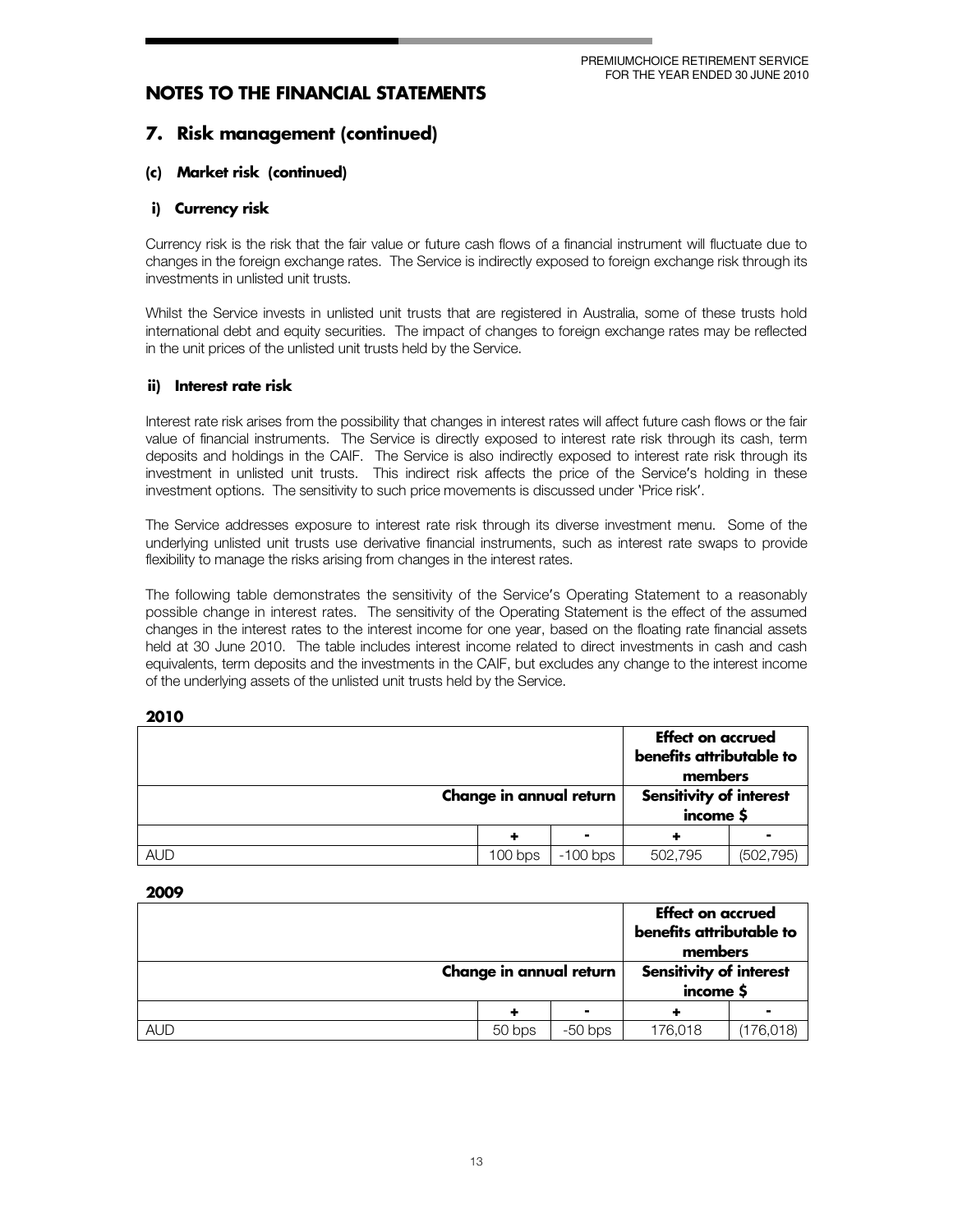## 7. Risk management (continued)

#### (c) Market risk (continued)

#### iii) Price risk

Price risk is the risk that the fair value of the Service's holdings in listed shares, investments in Separately Managed Accounts and unlisted unit trusts decrease or increase as a result of changes in market prices, whether those changes are caused by factors specific to the individual stock or factors affecting all instruments in the market. Price risk exposures arise from the members' investment portfolios.

To limit the price risk, the Trustee diversifies the investments included in the Investment Allocation Authority. The majority of the listed equity investments are of a high quality and are publicly traded on the Australian Stock Exchange ("ASX"). The majority of unlisted unit trusts are also high quality and are selected and monitored taking into consideration various industry research.

The Trustee has a diversification guideline on the percentage of a member's account that can be invested in various investment categories.

The effect on the current financial year's Operating Statement and the Statement of Financial Position due to reasonably possible changes in market factors on the Service's directly held listed shares based on historical ASX All Ordinaries index data over a 5 year period, with all other variables held constant, is indicated in the table below. This table includes comparative values for 2009, calculated on the administrator's estimation of reasonably possible changes at 30 June 2009.

The table excludes any effect on the Operating Statement resulting from changes to the underlying assets of the unlisted unit trusts held by the Service.

|    |                                           | 2010                                                               |               | 2009                                                                                                     |       |           |             |
|----|-------------------------------------------|--------------------------------------------------------------------|---------------|----------------------------------------------------------------------------------------------------------|-------|-----------|-------------|
|    | <b>Change in listed</b><br>equity price % | <b>Effect on accrued</b><br>benefits attributable<br>to members \$ |               | Change in listed<br><b>Effect on accrued</b><br>equity price %<br>benefits attributable<br>to members \$ |       |           |             |
|    | $\blacksquare$                            |                                                                    |               |                                                                                                          |       |           |             |
| 23 |                                           | 2,869,595                                                          |               | 24                                                                                                       |       | 1,379,999 |             |
|    |                                           |                                                                    | (2, 121, 005) |                                                                                                          | $-24$ |           | (1,379,999) |

The following table reflects the effect on the Operating Statement due to reasonably possible changes in the unit prices across the unlisted unit trusts held by the Service based on historical data over a 5 year period, with all other variables held constant. This table includes comparative values for 2009 calculated on the administrator's estimation of reasonably possible changes at 30 June 2009.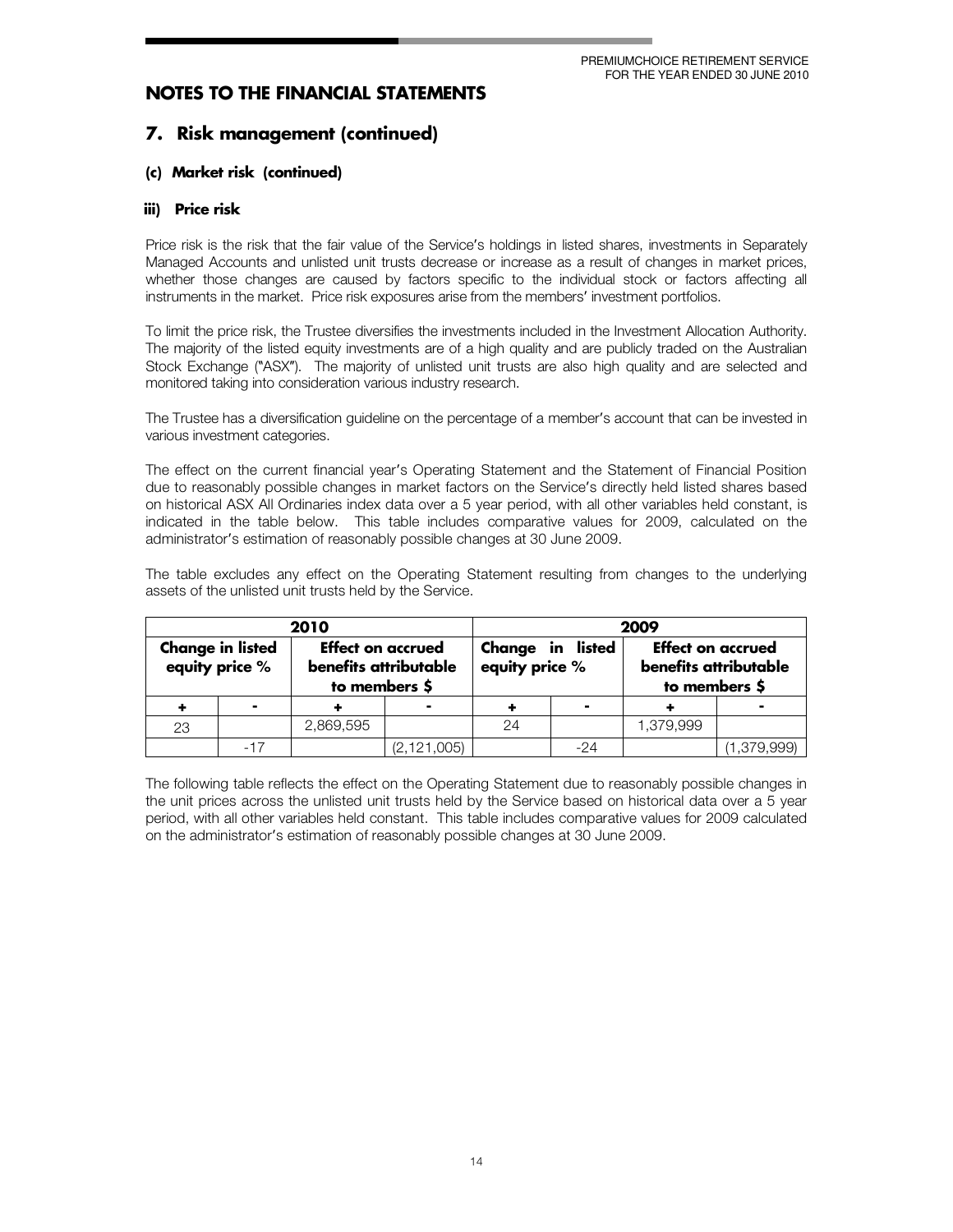### 7. Risk management (continued)

#### (c) Market risk (continued)

#### iii) Price risk (continued)

| 2010                                               |       |            | 2009                                                               |    |                                                                                                                       |            |                |
|----------------------------------------------------|-------|------------|--------------------------------------------------------------------|----|-----------------------------------------------------------------------------------------------------------------------|------------|----------------|
| <b>Change in</b><br>unlisted unit trust<br>price % |       |            | <b>Effect on accrued</b><br>benefits attributable to<br>members \$ |    | <b>Change in unlisted</b><br><b>Effect on accrued</b><br>unit trust price %<br>benefits attributable to<br>members \$ |            |                |
|                                                    |       |            |                                                                    |    | $\blacksquare$                                                                                                        |            |                |
|                                                    |       | 42.743.448 |                                                                    | 25 |                                                                                                                       | 56,372,177 |                |
|                                                    | $-16$ |            | (40, 229, 127)                                                     |    | $-25$                                                                                                                 |            | (56, 372, 177) |

Direct holdings, as reflected in the Service's Statement of Financial Position, comprise unlisted unit trusts, investments in Separately Managed Accounts, units in the CAIF, listed shares, term deposits and cash and cash equivalents. The tables above in the price risk note cover the direct holdings in listed shares, investments in Separately Managed Accounts and unlisted unit trusts. The table in the interest rate risk note covers the direct holdings in cash and cash equivalents, term deposits and the holding in CAIF.

#### (d) Liquidity risk

Liquidity risk is the risk that the Service will encounter difficulty in raising funds to meet commitments associated with financial instruments.

The Service's listed securities are considered readily realisable, as they are listed on the ASX. In addition, the underlying investments of the Service's unlisted unit trusts are significantly invested in liquid markets.

Liquidity risk is currently heightened in certain sub-categories such as mortgage funds, property funds and hedge funds.

The Service's significant financial liabilities are benefits payable to members. In relation to contractual maturity of vested superannuation benefits these would be considered on demand. On demand payments comprise of the entire vested benefit portion of the Service. The Service considers it highly unlikely that all members will seek to withdraw their benefits at the same time. The members accept the time taken to convert their assets to cash to meet their obligations when called upon. The unlisted unit trusts of the Service may suspend or impose restrictions on redemptions from time to time.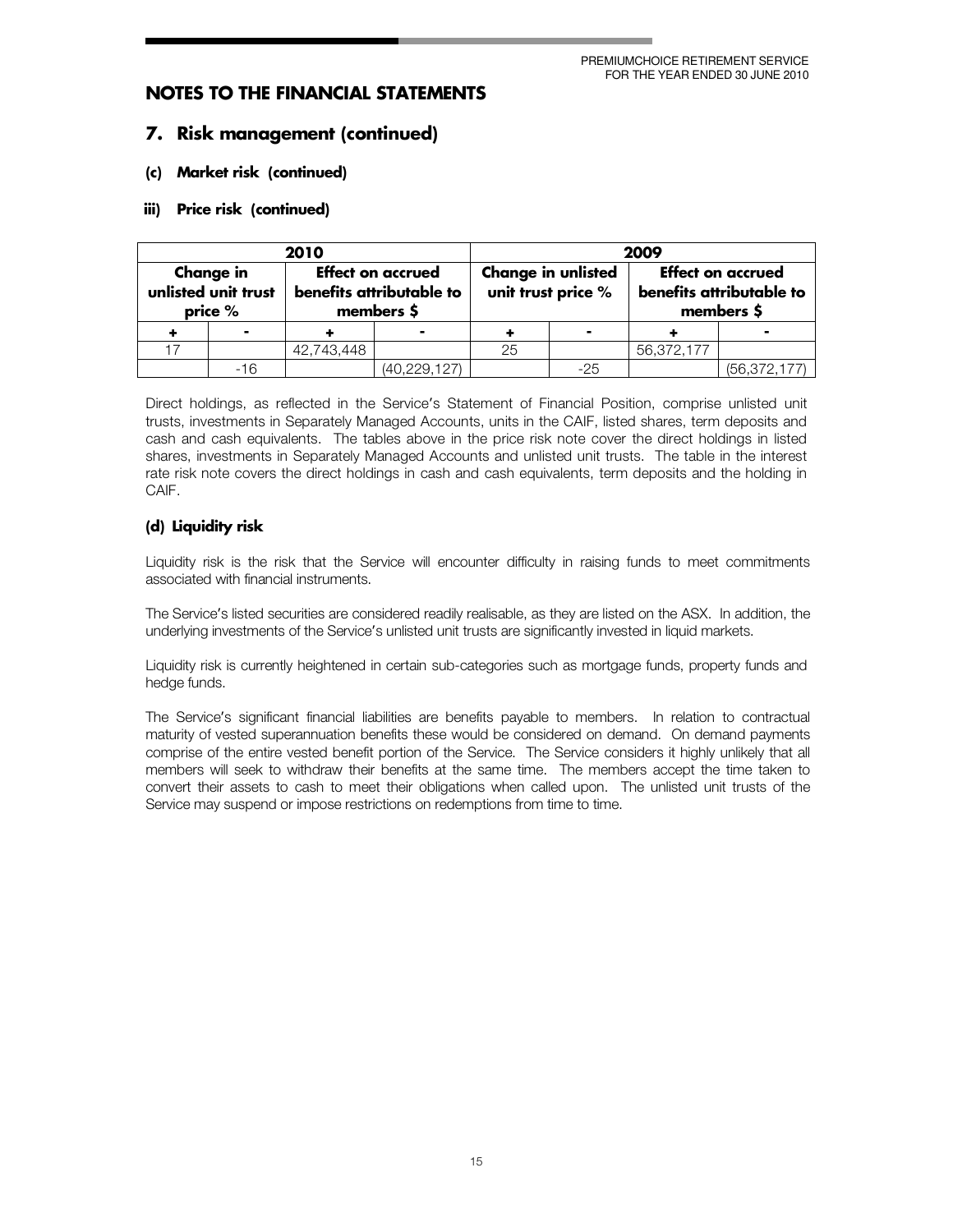PREMIUMCHOICE RETIREMENT SERVICE FOR THE YEAR ENDED 30 JUNE 2010

## **NOTES TO THE FINANCIAL STATEMENTS**

## 7. Risk management (continued)

#### (d) Liquidity risk (continued)

Other financial liabilities of the Service comprise payables which are current in nature.

## 8. Fair value of financial instruments

#### (a) Classification of Financial Instruments under the Fair Value Hierarch<sub>)</sub>

AAS 25 requires investments to be measured using net market value. The following table shows financial instruments recorded at net market value, analysed between those whose net market value is based on quoted market prices, those involving valuation techniques where all the model inputs are observable in the market and those where the valuation technique involves the use of non-market observable inputs that are significant to the determination of net market value. Net market value is considered a reasonable approximation of fair value, and for the purposes of the "fair value hierarchy", estimated costs of disposal have been disregarded for Level 1 financial assets.

The level in which instruments are classified in the hierarchy is based on the lowest level input that is significant to the net market value measurement in its entirety. Assessment of the significance of an input requires judgement after considering factors specific to the instrument. Disclosure of the methods and assumptions applied in determining the net market value for each class of financial assets are included in Note 1(d).

Level 1 of the hierarchy consists of the last sale price as quoted at the close of business or the reporting date of listed equity and investments held in Separately Managed Accounts.

Level 2 of the hierarchy consists of the fair value of units in unlisted managed investment schemes and units in the Cash Account Income Fund. Fair value is determined by reference to published bid prices at the close of business on the reporting date, being the redemption price as established by the underlying scheme's Responsible Entity.

Level3 of the hierarchy consists of equities that are subject to long term suspension, in liquidation or in receivership and units in unlisted unit trusts which have not had a redemption withdrawal during the financial year to 30 June 2010. While these unlisted unit trusts have not had a redemption withdrawal during the financial year to 30 June 2010 they are being regularly priced and the majority of these funds have continued to make regular distributions. On this basis valuation is considered reasonable.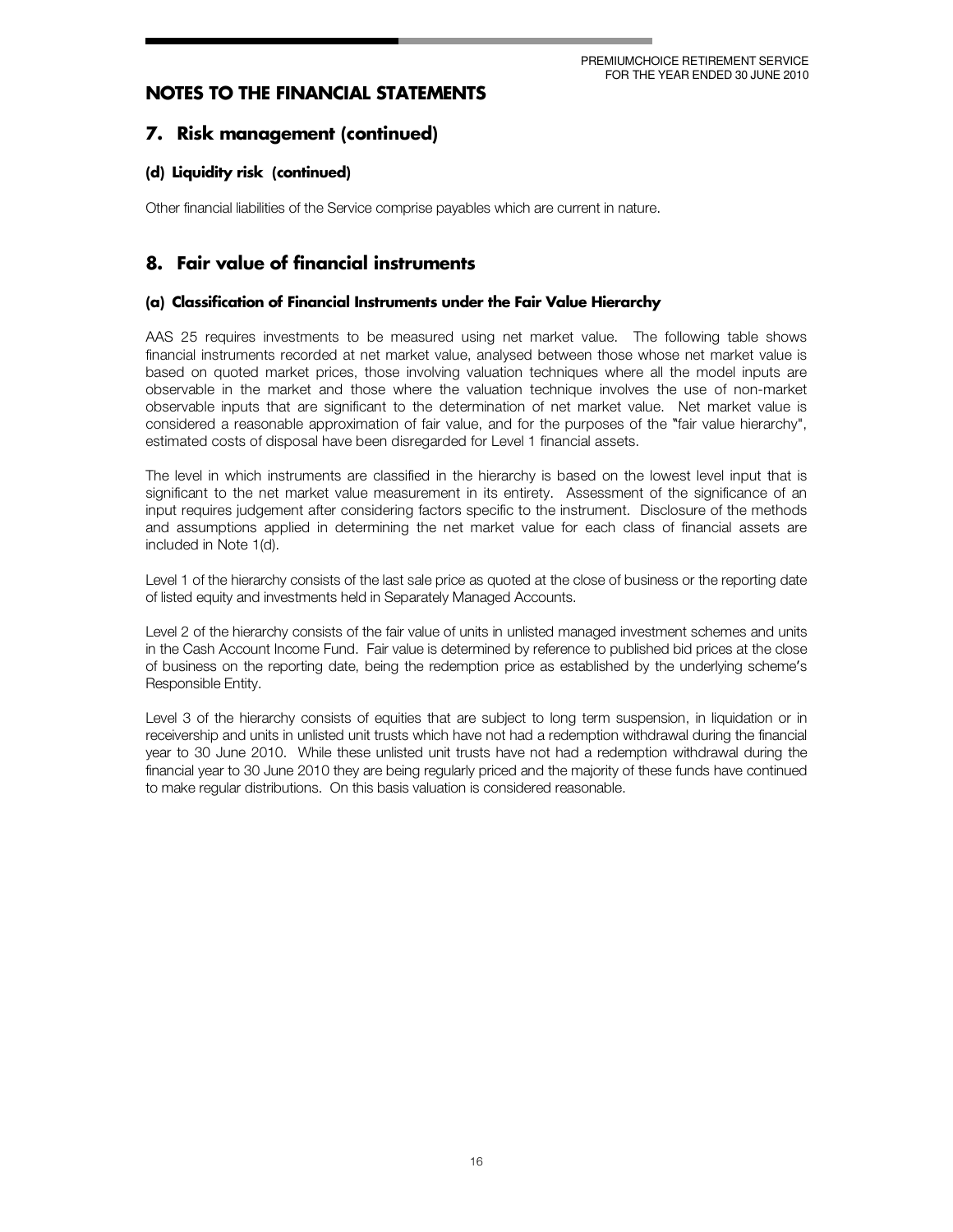| <b>Financial Instruments</b>             | Level 1<br><b>Valued at</b><br>quoted<br>market<br>price | Level 2<br><b>Market</b><br>observable<br>inputs | Level 3<br>Non-market<br>observable<br>inputs | Total       |
|------------------------------------------|----------------------------------------------------------|--------------------------------------------------|-----------------------------------------------|-------------|
|                                          | Ş                                                        |                                                  |                                               |             |
| Listed equity securities and investments |                                                          |                                                  |                                               |             |
| held in the SMA                          | 12,476,106                                               |                                                  | 396                                           | 12,476,502  |
| Unlisted unit trusts and term deposits   | $\overline{\phantom{a}}$                                 | 256,603,577                                      | 7,002,116                                     | 263,605,693 |
| Units in the Cash Account Income Fund    | -                                                        | 31,223,652                                       |                                               | 31,223,652  |
| Total                                    | 12,476,106                                               | 287,827,229                                      | 7,002,512                                     | 307,305,847 |

## 8. Fair value of financial instruments (continued)

#### (b) Level 3 Financial Instruments Transactions

The following table shows a reconciliation of the movement in the fair value of financial instruments categorised within Level 3 between the beginning and the end of the reporting period.

|                                            | <b>Listed shares</b><br>and other<br>assets | <b>Unlisted unit</b><br>trusts | Total       |
|--------------------------------------------|---------------------------------------------|--------------------------------|-------------|
| Opening balance                            |                                             | 8.576.306                      | 8.576.306   |
| Total realised/unrealised gains and losses |                                             | (1.574.190)                    | (1,574,190) |
| Purchases                                  |                                             |                                |             |
| Sales                                      |                                             |                                |             |
| Transfers into level 3                     | 396                                         |                                | 396         |
| Transfers out of level 3                   |                                             |                                |             |
| Closing balance                            | 396                                         | 7.002.116                      | 002.512."   |
|                                            |                                             |                                |             |

Comparative information has not been provided as permitted by the transitional provision of AASB 7.

## 9. Income tax

|                                                                                                                                    | 2010          | 2009          |
|------------------------------------------------------------------------------------------------------------------------------------|---------------|---------------|
| (a) Major components of the income tax charges for the years<br>ended 30 June 2010 and 30 June 2009:<br><b>Operating Statement</b> |               |               |
| Current tax expenses                                                                                                               |               |               |
| Current income tax charge                                                                                                          | (1, 163, 054) | (2, 175, 771) |
| Adjustments in respect of current income tax of prior year                                                                         | 231,151       | 56,076        |
| Deferred tax expenses                                                                                                              |               |               |
| Relating to origination and reversal of temporary differences                                                                      | 2,003,503     | (380, 323)    |
|                                                                                                                                    | 1,071,600     | (2,500,018)   |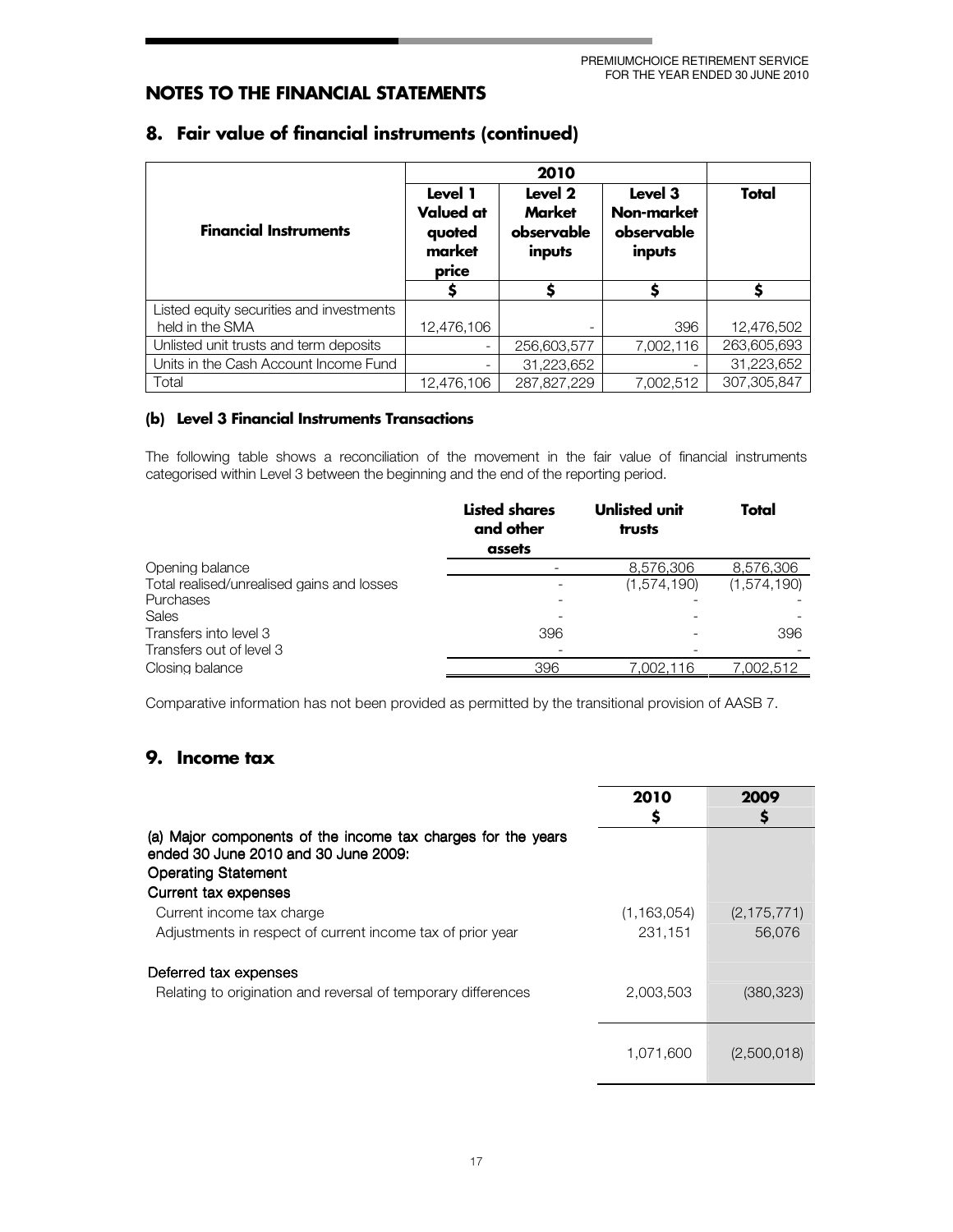## 9. Income tax (continued)

|                                                                                                                                                                                                                                                                                                                                                                                                                                                                                  | 2010                                                                                                                              | 2009                                                                                                                                       |
|----------------------------------------------------------------------------------------------------------------------------------------------------------------------------------------------------------------------------------------------------------------------------------------------------------------------------------------------------------------------------------------------------------------------------------------------------------------------------------|-----------------------------------------------------------------------------------------------------------------------------------|--------------------------------------------------------------------------------------------------------------------------------------------|
| (b) Reconciliation between income tax (charge)/benefit and the<br>accounting profit/(loss) before income tax multiplied by the<br>applicable tax rate is as follows:                                                                                                                                                                                                                                                                                                             | \$                                                                                                                                | S                                                                                                                                          |
| Benefits accrued before income tax                                                                                                                                                                                                                                                                                                                                                                                                                                               | 60,157,714                                                                                                                        | 7,133,693                                                                                                                                  |
| Prima facie tax payable @ 15%<br>Non taxable income<br>Contributions not subject to tax<br>Gross up of franking credits<br>Gross up of foreign income tax<br>Claim of franking credits<br>Claim of foreign income tax offsets<br>Difference between realised accounting gains/losses and taxable<br>capital losses<br>Difference between unrealised accounting gains/losses and<br>taxable capital losses<br>Net exempt pension income<br>Superannuation contributions surcharge | (9,023,657)<br>198,751<br>3,167,522<br>(155, 156)<br>(11, 444)<br>1,396,836<br>76,299<br>697,482<br>4,099,074<br>394,394<br>(502) | (1,070,054)<br>123,666<br>4,440,287<br>(185, 591)<br>(17, 241)<br>1,623,189<br>114,941<br>(2,280,185)<br>(5,846,663)<br>474,332<br>(1,063) |
| Anti-detriment payments<br>Over provision of prior year                                                                                                                                                                                                                                                                                                                                                                                                                          | 850<br>231,151                                                                                                                    | 68,288<br>56,076                                                                                                                           |
| Income tax (charge)/benefit reported in the Operating<br><b>Statement</b>                                                                                                                                                                                                                                                                                                                                                                                                        | 1,071,600                                                                                                                         | (2,500,018)                                                                                                                                |
| Deferred income tax                                                                                                                                                                                                                                                                                                                                                                                                                                                              |                                                                                                                                   |                                                                                                                                            |
| Deferred tax at 30 June relates to the following:<br>Deferred income tax asset                                                                                                                                                                                                                                                                                                                                                                                                   |                                                                                                                                   |                                                                                                                                            |
| Unrealised losses on investments subject to CGT<br>Capital losses carried forward                                                                                                                                                                                                                                                                                                                                                                                                | 3,452,711<br>2,176,654                                                                                                            | 2,805,570<br>820,292                                                                                                                       |
| Gross deferred tax asset                                                                                                                                                                                                                                                                                                                                                                                                                                                         | 5,629,365                                                                                                                         | 3,625,862                                                                                                                                  |
| Income tax (payable)<br>Current Income tax (charge)<br>Instalments paid                                                                                                                                                                                                                                                                                                                                                                                                          | (1, 163, 054)<br>1,105,043                                                                                                        | (2, 175, 769)<br>1,976,109                                                                                                                 |
| Gross income tax (liability)                                                                                                                                                                                                                                                                                                                                                                                                                                                     | (58,010)                                                                                                                          | (199, 660)                                                                                                                                 |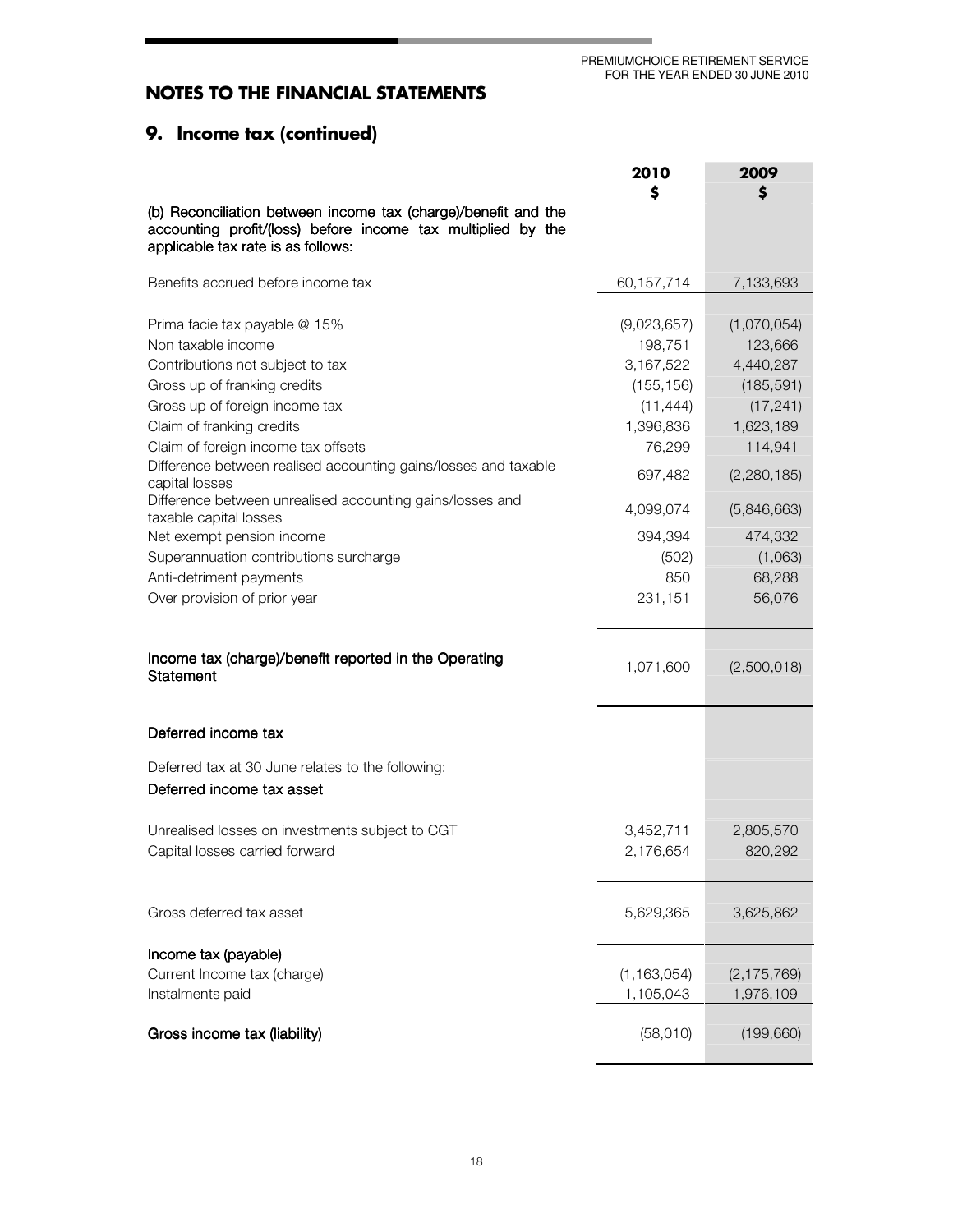## 10. Notes to the statement of cash flows

#### (a) Reconciliation of cash and cash equivalents

Cash at the end of the financial year as shown in the Statement of Cash Flows is reconciled to the related items in the Statement of Financial Position as follows:

|                           | 2010      | 2009       |
|---------------------------|-----------|------------|
| Cash and cash equivalents | 6,882,201 | 11,356,001 |

Cash at bank earns interest at floating rates based on daily bank deposit rates.

#### (b) Reconciliation of benefits accrued as a result of operations to net cash provided by operating activities:

|                                                                       | 2010           | 2009           |
|-----------------------------------------------------------------------|----------------|----------------|
|                                                                       | \$             | \$             |
|                                                                       |                |                |
| Benefits accrued from ordinary activities after income tax            | 61,229,314     | 4,633,675      |
| Members' redemptions                                                  | (26, 745, 703) | (21, 318, 674) |
| Pension payments                                                      | (6, 255, 794)  | (6,531,683)    |
| In-species transfers                                                  | (672,909)      | (318, 318)     |
| Declared bonuses                                                      |                |                |
| Changes in net market values of investments                           | (18, 147, 286) | 51,993,627     |
| (Increase)/decrease in investment income receivable                   | 2,994,007      | 4,979,175      |
| (Increase)/decrease in sundry receivables                             |                | 34.341         |
| (Increase)/decrease in GST receivable                                 | (1, 351)       | 9,023          |
| Increase/(decrease) in fees payable to Navigator Australia<br>Limited | 14,276         | (57,669)       |
| Increase/(decrease) in amounts payable to related parties             | 441            | 18,707         |
| Increase/(decrease) in sundry payables                                | 9,184          | (11, 289)      |
| Increase/(decrease) in pension and lump sum tax payable               | (9,006)        | 7,610          |
| Increase/(decrease) in income tax payable/receivable                  | (141, 650)     | 410,210        |
| (Increase)/decrease in deferred tax assets                            | (2,003,503)    | 380,323        |
| (Increase)/decrease in compensation receivable                        | 397            | 597            |
|                                                                       |                |                |
| Net cash flows from operating activities                              | 10,270,417     | 34,229,656     |

#### (c) Non-cash financing and investment activities

During the year there were investment in-specie transfers into the Service of \$672,910 (2009: \$318,315).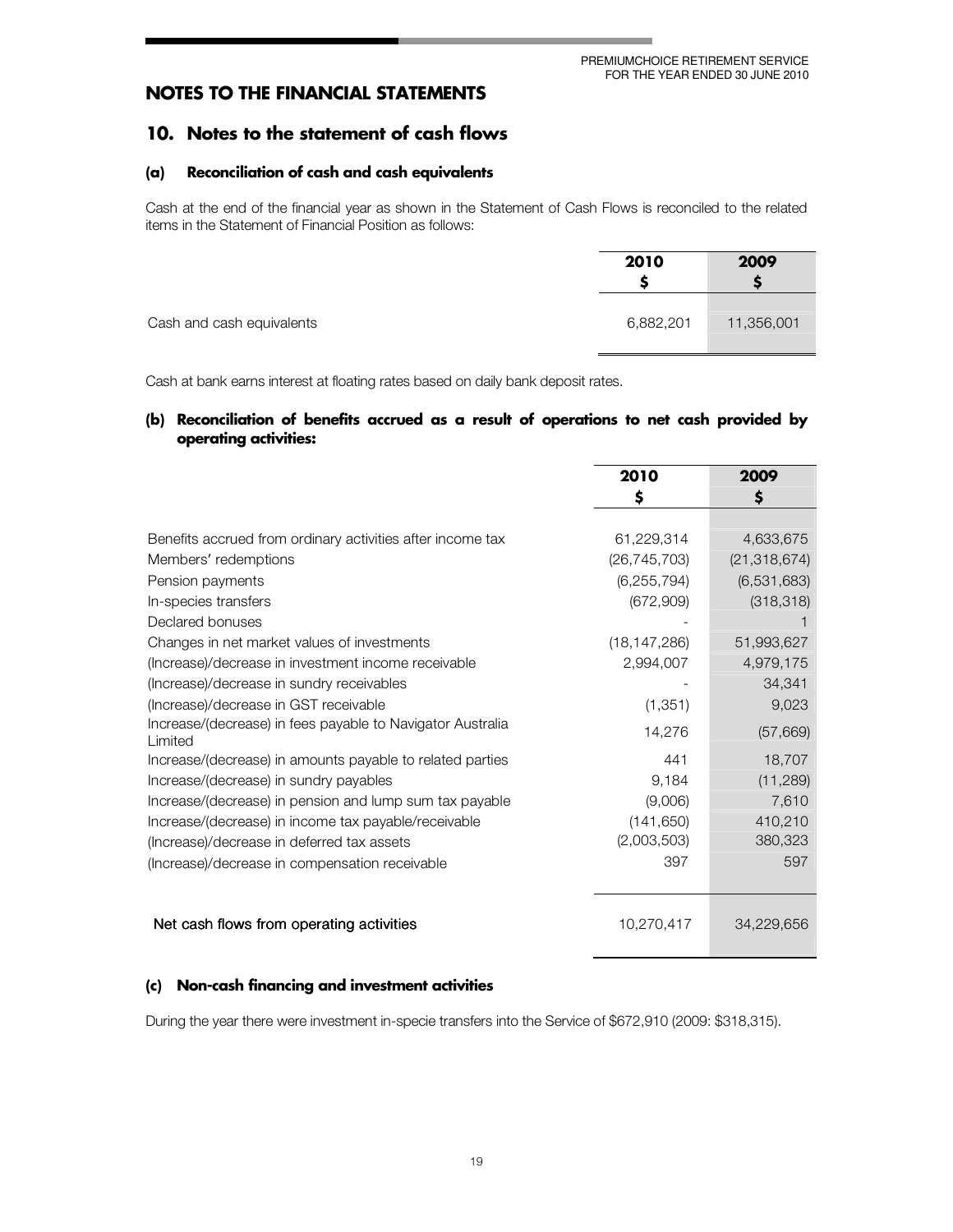## 11. Related parties

#### **Trustees**

The Trustee of the Service is NULIS Nominees (Australia) Limited ABN 80 008 515 633 (RSE L0000741) which is a wholly owned subsidiary of MLC Limited ABN 90 000 000 402, whose ultimate parent entity is National Australia Bank Limited ABN 12 004 044 937.

The Service does not employ personnel in its own right, however, it is required to have a Trustee.

#### **Directors**

The names of the directors of the Trustee who held office at any time during or since the end of the financial year are:

|                       | Appointed  | Resigned   |
|-----------------------|------------|------------|
| <b>Bruce Hawkins</b>  | 05/06/2007 | 01/10/2009 |
| <b>Charles Clark</b>  | 30/06/2003 | 01/10/2009 |
| David Trenerry        | 25/07/2005 | 01/10/2009 |
| Diana Taylor          | 29/05/2008 | 01/10/2009 |
| Elizabeth Flynn       | 26/05/1999 | 01/10/2009 |
| Sam Simopoulos        | 01/07/2008 | 01/10/2009 |
| <b>Richard Morath</b> | 01/10/2009 |            |
| Geoffrey Webb         | 01/10/2009 |            |
| Michael Clancy        | 01/10/2009 |            |
| Patrick Burroughs     | 01/10/2009 |            |
| Nicole Smith          | 01/10/2009 |            |
| John Reid             | 01/10/2009 |            |
| Michael Fitzsimons    | 25/08/2010 |            |

#### Directors' remuneration

No amounts are paid by the Service directly to the directors of the Trustee as the directors are not employed or remunerated by the Service. The directors may become members of the Service and hold investments in the Service from time to time. These transactions are made on commercial arms length terms except that the director is entitled to a staff discount.

#### **Related party transactions**

On 1 October 2009 National Wealth Management Holdings Limited, whose ultimate parent entity is National Australia Bank Limited ABN 12 004 044 937 purchased NULIS' parent company Aviva Australia Holdings Limited ("AAHL"). AAHL has subsequently been renamed "MLC Wealth Management Limited".

Prior to 1 October 2009 AAHL's ultimate holding company was Aviva plc, a company incorporated in the United Kingdom.

The Administrator of the Service is Navigator Australia Limited ("NAL") which, like NULIS as Trustee of the Service, was previously a wholly owned subsidiary of Aviva Australia Holdings Limited, with the ultimate holding company of Aviva plc, a company incorporated in the United Kingdom. In its capacity as Administrator, NAL derives management and other fees. On 1 October 2009 NAL was purchased by National Wealth Management Holdings Limited.

The Responsible Entity of the Navigator Pre Select Funds is NAL. NAL derives management fees in its capacity as Responsible Entity for these trusts.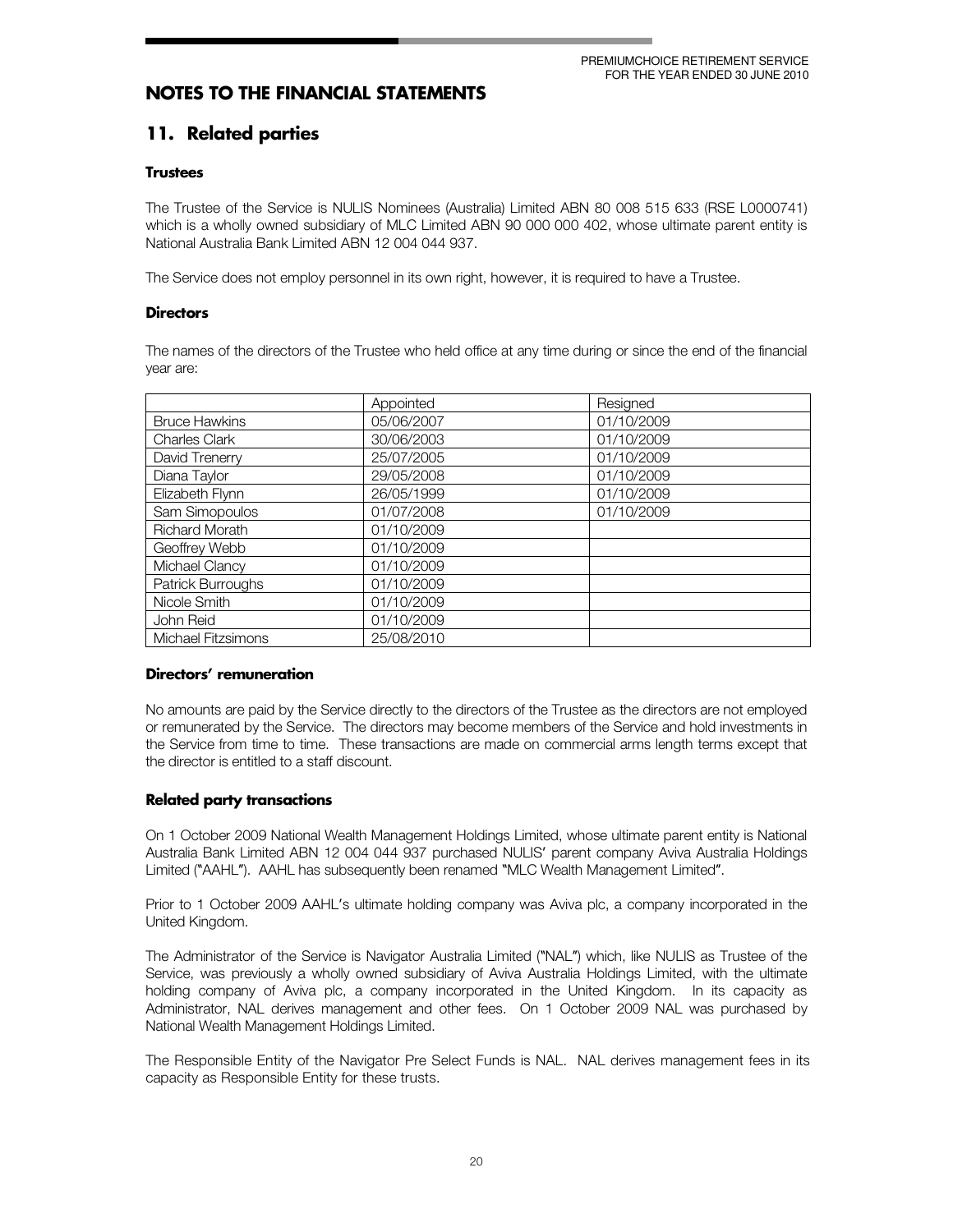## 11. Related parties (continued)

There are number of investment options made available from which related parties derive fees on an arms length basis.

Aviva Investors Australia Limited ("AIAL") formerly named Portfolio Partners Limited ("PPL") (a subsidiary of Aviva plc) provides investment management services to the entities within the CAIF, several Pre Select Funds and Navigator Access Funds and derives investment management fees and administration fees in respect of these services. AIAL was not purchased on 01 October 2009 by MLC Wealth Management Holdings Ltd.

The Service also holds investments in various AIAL Trusts. AIAL acts as the Responsible Entity of the AIAL Trusts and receives management fees for these investment products.

Norwich Union Life Australia Limited ("NULAL"), which was previously a wholly owned subsidiary of AAHL whose ultimate holding company was Aviva plc, also provides an optional wealth protection product to members of the Service. From 1 October 2009 NULAL was purchased by MLC Wealth Management Holdings Limited.

Transactions between the related entities and the Service result from normal dealings in the ordinary course of business. All transactions are conducted on normal commercial terms and conditions.

|                                                         |                                                                                                                             | Period<br>$1/7/09$ -<br>30/09/09 | Period<br>1/7/09<br>30/6/10 | Period<br>$1/10/09 -$<br>30/6/10 | 2009      |
|---------------------------------------------------------|-----------------------------------------------------------------------------------------------------------------------------|----------------------------------|-----------------------------|----------------------------------|-----------|
| <b>Related Entity</b>                                   | <b>Nature of terms of</b><br>transactions                                                                                   | \$                               | \$                          | \$                               | \$        |
| Aviva Investors Australia Limited                       | Responsible Entity fees                                                                                                     | 58,629                           |                             |                                  | 192,552   |
| Navigator Australia Limited                             | Management fees                                                                                                             |                                  | 4,857,844                   |                                  | 4,393,947 |
|                                                         | Entry fees                                                                                                                  |                                  | 281,917                     | $\overline{\phantom{a}}$         | 394,447   |
|                                                         | Deferred entry fees                                                                                                         |                                  | 586,149                     | $\qquad \qquad \blacksquare$     | 657,857   |
|                                                         | Other fees relating to exit fees,<br>adviser review fees, regular<br>investment facility fees and<br>share transaction fees |                                  | 397,351                     |                                  | 250,360   |
|                                                         | Responsible Entity fees - NIT                                                                                               |                                  |                             | $\overline{\phantom{a}}$         | 161,023   |
|                                                         | Responsible Entity fees - CAIF                                                                                              |                                  | 342,544                     | $\overline{a}$                   | 13,901    |
|                                                         | Responsible Entity fees - Pre<br>Select                                                                                     |                                  | 8,141                       | $\overline{a}$                   | 7,048     |
| <b>MLC</b> Investments Limited                          | Responsible Entity fees                                                                                                     |                                  |                             | 23                               |           |
| Norwich Union Life Australia Limited Insurance premiums |                                                                                                                             |                                  | 621,589                     | $\overline{\phantom{a}}$         | 421,699   |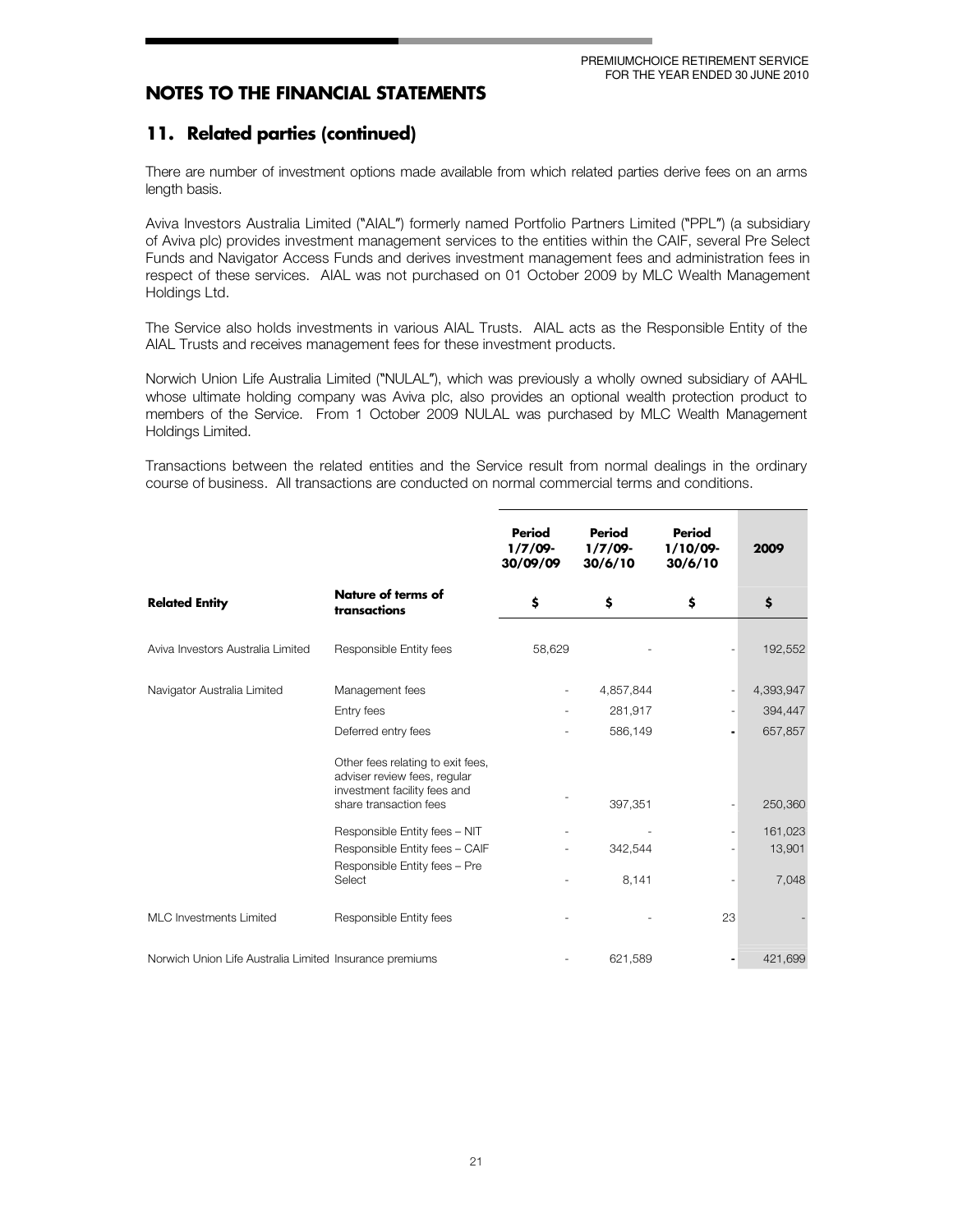## 11. Related parties (continued)

#### **Other**

#### At 30/06/2010

The Service owes NAL \$549,793 (2009: \$549,352) for management and other fees.

The Service owes NULAL \$58,841 (2009: \$44,565) for insurance premiums.

The Service owes Navigator Personal Retirement Plan \$20,000 (2009:Nil) for reimbursement of funds incorrectly banked into the Service.

#### **Investing activities**

The Service has no investment in the Administrator or the Trustee. The Service may purchase and sell units in approved trusts established by the related parties or its affiliates in the ordinary course of business at market determined issue and redemption prices and may buy and sell equities in related parties at arm's length and under normal terms and conditions on the instruction of members. Details of the Service's investments in related parties are set out below:

#### Year to June 2010

|                                           | No. of units<br>held as at<br>30/06/10 | Net market<br>value of<br>investment<br>as at<br>30/06/10 | Interest held<br>in related<br>trust as at<br>30/06/10 | Contribution<br>to<br>investment<br>income for<br>the year | <b>Distributions</b><br>Receivable<br>at 30/06/10 | Purchases<br>at cost<br>during the<br>year | Proceeds<br>on sales<br>during the<br>year |
|-------------------------------------------|----------------------------------------|-----------------------------------------------------------|--------------------------------------------------------|------------------------------------------------------------|---------------------------------------------------|--------------------------------------------|--------------------------------------------|
|                                           |                                        | \$                                                        |                                                        | \$                                                         | \$                                                | \$                                         | \$                                         |
| Cash Account Income Fund                  | 31.223.652                             | 31.223.652                                                | 2.94%                                                  | 1.370.061                                                  | 419.567                                           | 10.000.000                                 |                                            |
| Navigator PreSelect Funds                 | 2.415.320                              | 2.416.050                                                 | 0.15%                                                  | 405.350                                                    | 56,318                                            | 477.500                                    | (756, 385)                                 |
| Integrated Separately Managed<br>Accounts |                                        | 201.710                                                   | 0.24%                                                  | (16, 911)                                                  |                                                   | 239.170                                    | (20, 309)                                  |

#### Nine months to June 2010

|                  | No. of units<br>held as at<br>30/06/10 | Net market<br>value of<br>investment<br>as at<br>30/06/10 | Interest held<br>in related<br>trust as at<br>30/06/10 | Contribution<br>to<br>investment<br>income for<br>the period | <b>Distributions</b><br>Receivable<br>at 30/06/10 | Purchases<br>at cost<br>during the<br>period | Proceeds<br>on sales<br>during the<br>period |
|------------------|----------------------------------------|-----------------------------------------------------------|--------------------------------------------------------|--------------------------------------------------------------|---------------------------------------------------|----------------------------------------------|----------------------------------------------|
|                  |                                        | \$                                                        |                                                        | \$                                                           | \$                                                | \$                                           | \$                                           |
| <b>MLC</b>       | 166.454                                | 125.652                                                   | 0.002%                                                 | (5,634)                                                      | 4.480                                             | 53,367                                       | (7,963)                                      |
| Antares Lodestar | 134.920                                | 110.257                                                   | 0.06%                                                  | (1,362)                                                      | 2.011                                             | 113.630                                      |                                              |

| Three months to September 2009                    |                                        |                                                           |                                                           |                                                              |                                                   |                                              |                                           |
|---------------------------------------------------|----------------------------------------|-----------------------------------------------------------|-----------------------------------------------------------|--------------------------------------------------------------|---------------------------------------------------|----------------------------------------------|-------------------------------------------|
|                                                   | No. of units<br>held as at<br>30/09/09 | Net market<br>value of<br>investment<br>as at<br>30/09/09 | Interest<br>held in<br>related<br>trust as at<br>30/09/09 | Contribution<br>to<br>investment<br>income for<br>the period | <b>Distributions</b><br>Receivable<br>at 30/09/09 | Purchases<br>at cost<br>during the<br>period | Proceeds on<br>sales during<br>the period |
|                                                   |                                        | \$                                                        |                                                           |                                                              | S                                                 | \$                                           | S                                         |
| Aviva Investors Australia Limited<br><b>Funds</b> | 20.558.285                             | 27.702.269                                                | 1.75%                                                     | 3.948.283                                                    | 28.305                                            | 1.548.407                                    | (1,730,387)                               |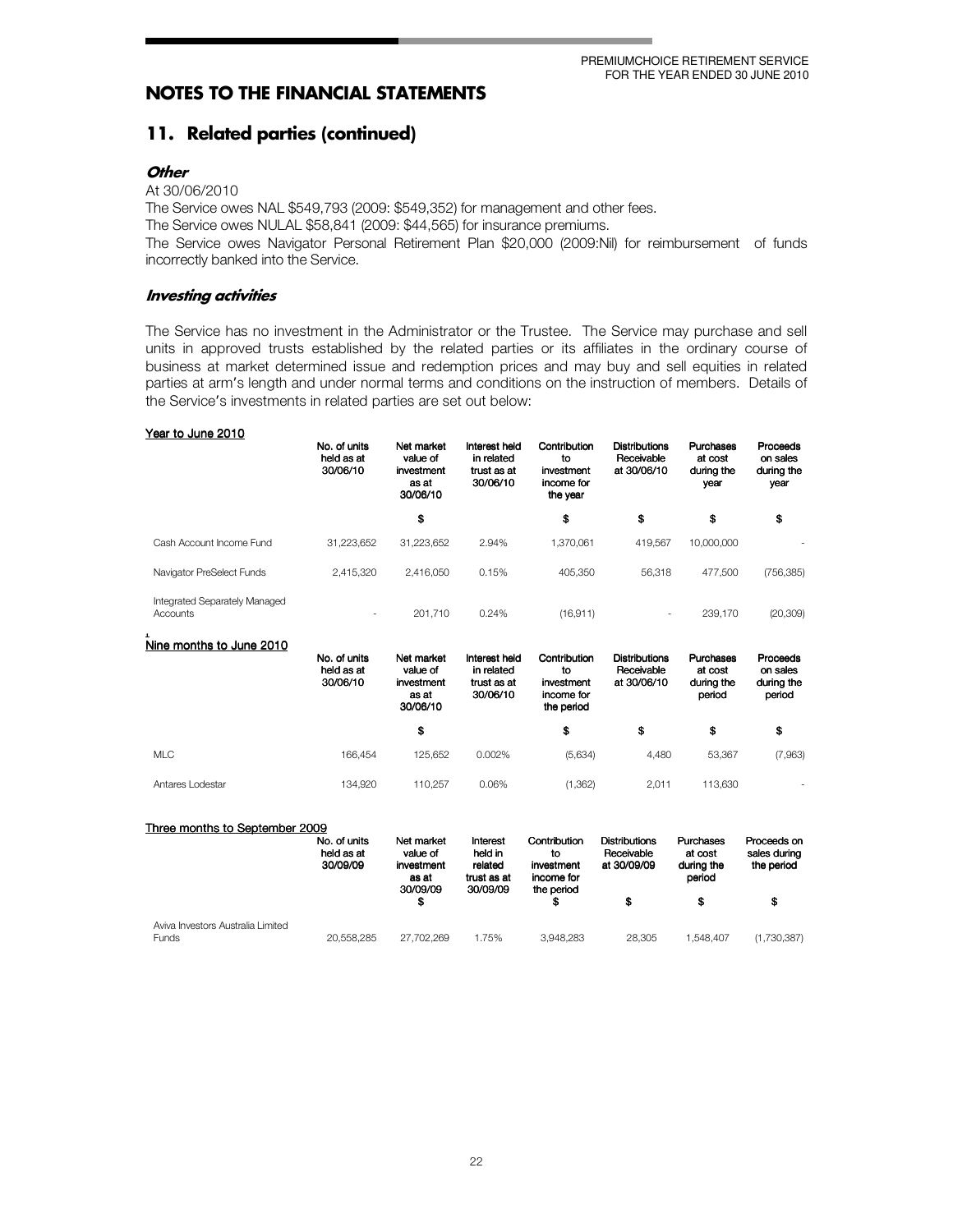## 11. Related parties (continued)

Twelve months to 30 June 2009

| 2009                                              |                                        |                                                           |                                                           |                                                            |                                                        |                                              |                                            |
|---------------------------------------------------|----------------------------------------|-----------------------------------------------------------|-----------------------------------------------------------|------------------------------------------------------------|--------------------------------------------------------|----------------------------------------------|--------------------------------------------|
|                                                   | No. of units<br>held as at<br>30/06/09 | Net market<br>value of<br>investment<br>as at<br>30/06/09 | Interest<br>held in<br>related<br>trust as at<br>30/06/09 | Contribution<br>to<br>investment<br>income for<br>the year | <b>Distributions</b><br>Receivable<br>at<br>30/06/2009 | Purchases<br>at cost<br>during the<br>year\$ | Proceeds<br>on sales<br>during the<br>year |
|                                                   |                                        | \$                                                        |                                                           | \$                                                         | \$                                                     |                                              | \$                                         |
| Aviva Investors Australia Limited<br><b>Funds</b> | 20.977.847                             | 23.964.271                                                | 1.75%                                                     | (3,412,428)                                                | 185.971                                                | 4.913.884                                    | (5,076,911)                                |
| Navigator Income Trust                            |                                        |                                                           |                                                           | 393.301                                                    | 105.286                                                | 5.000.000                                    | 21.723.652                                 |
| Cash Account Income Fund                          | 21.223.652                             | 21.223.652                                                | 1.79%                                                     | 83.850                                                     | 83.850                                                 | 21.223.652                                   |                                            |
| PreSelect Australian Equity Fund                  | 2.682.943                              | 2.385.396                                                 | 0.18%                                                     | (206.312)                                                  | 41.263                                                 | 811.941                                      | (337, 197)                                 |

The Service held 14,091 ordinary shares in National Australia Bank Limited at reporting date worth \$328.038.

## 12. Auditor's remuneration

Auditor's remuneration has not been charged to the Service as this cost is borne by NAL. Since the Service itself is not responsible for these payments the amounts disclosed are not included in either expenses or liabilities in the Operating Statement or Statement of Financial Position respectively. The amount paid and payable by NAL for the financial year for both the audit of the financial statements by Ernst & Young Services Pty Ltd and for the audit of other regulatory requirements was \$25,086 (2009:  $$24,000$ ).

## 13. Commitments and Contingencies

#### Tax on surchargeable contributions

The superannuation contributions surcharge is levied on surchargeable contributions received by the Fund on or after 21 August 1996. The ATO assesses the amount of the surcharge based upon each member's adjusted taxable income and level of surchargeable contributions and periodically sends grouped assessments to the Service.

The liability to pay the surcharge rests with the holder of the surchargeable contributions at the time the surcharge assessment is received from the ATO. Any surcharge levied against the Service is charged to the relevant members' benefits when the assessment is received and agreed.

The Service is not in a position to reliably measure the liability for the surcharge in respect of the year ended 30 June 2010 and has not made provision for it in these financial statements. Contributions surcharge is recognised as an expense of the Service in the financial year that the assessment is recognised and agreed.

## 14. Subsequent events

There has not arisen, in the interval between the end of the financial year and the date of this report any item, transaction or event of a material and unusual nature likely, in the opinion of the directors of the Trustee, to effect significantly the operations of the Service, the results of those operations, or the state of affairs of the Service, in future financial years.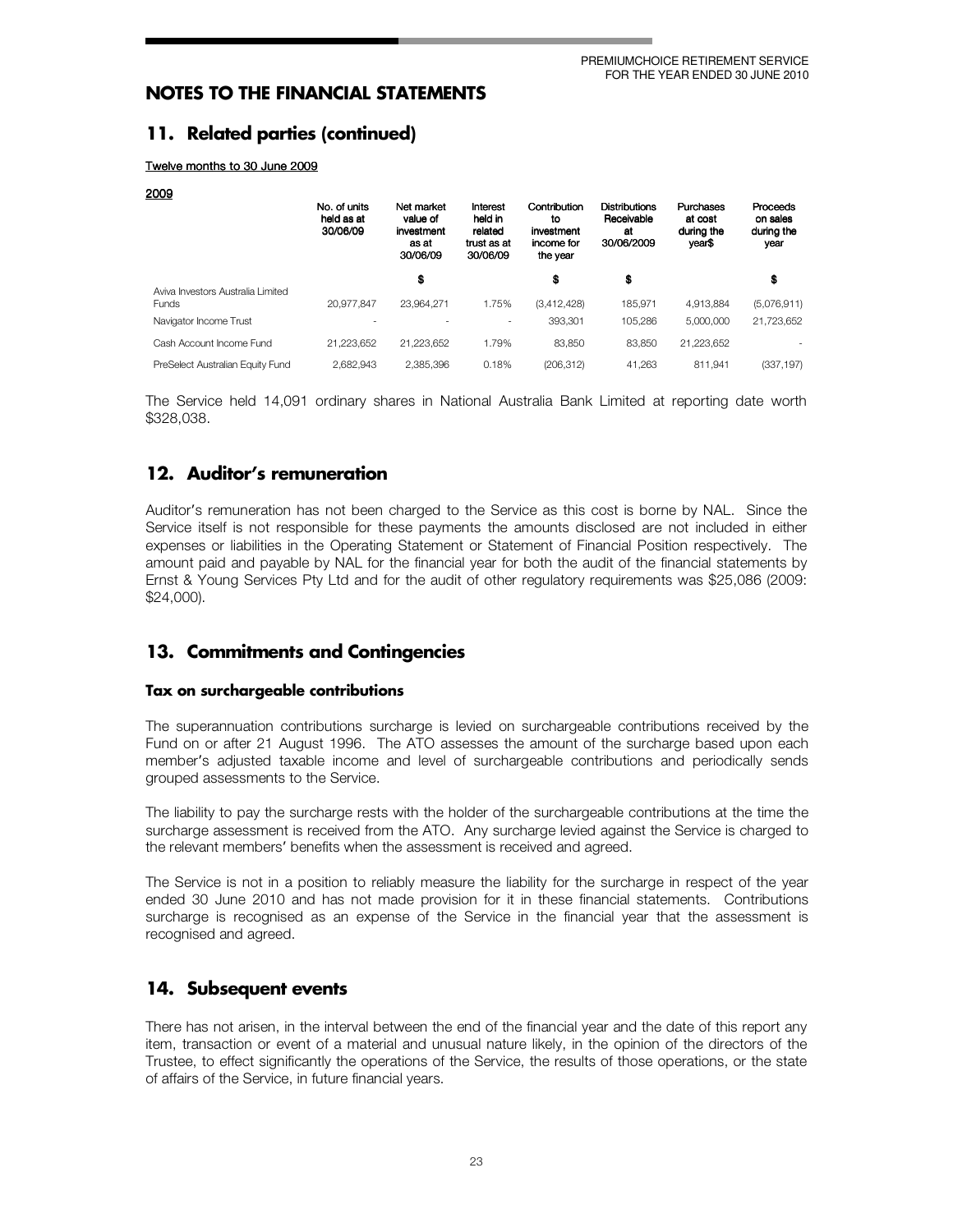## **TRUSTEE'S STATEMENT TO THE MEMBERS** For the financial year ended 30 June 2010

In the opinion of the directors of NULIS Nominees (Australia) Limited (ABN 80 008 515 633) as Trustee of the PremiumChoice Retirement Service ("the Service"):

- The accompanying financial statements of the PremiumChoice Retirement Service ("the Service") as  $1.$ set out on pages 1 to 23 are properly drawn up so as to present fairly the financial position of the Service as at 30 June 2010 and the results of its operations and cashflows for the year then ended; and
- $2.$ The financial statements have been drawn up in accordance with Australian Accounting Standards, other mandatory reporting requirements and the provisions of the Trust Deed dated 19 February 2002 (as amended); and
- 3. In all material respects the Service has been conducted in accordance with its Trust Deed dated 19 February 2002 (as amended) and in compliance with the requirements of the Superannuation Industry (Supervision) Act 1993, applicable sections of the Corporations Act 2001 and Regulations, the requirements under Section 13 of the Financial Sector (Collection of Data) Act 2001, the Guidelines issued by the Australian Prudential Regulation Authority on Derivative Risk Management Statements For Superannuation Entities Investing In Derivatives, during the year ended 30 June 2010.

Signed at Sydney this Solay of September 2010 in accordance with a resolution of the Board of Directors of the Trustee.

 $15$  septenter 2010 Director

Date:

Director

Date: 15 September 2010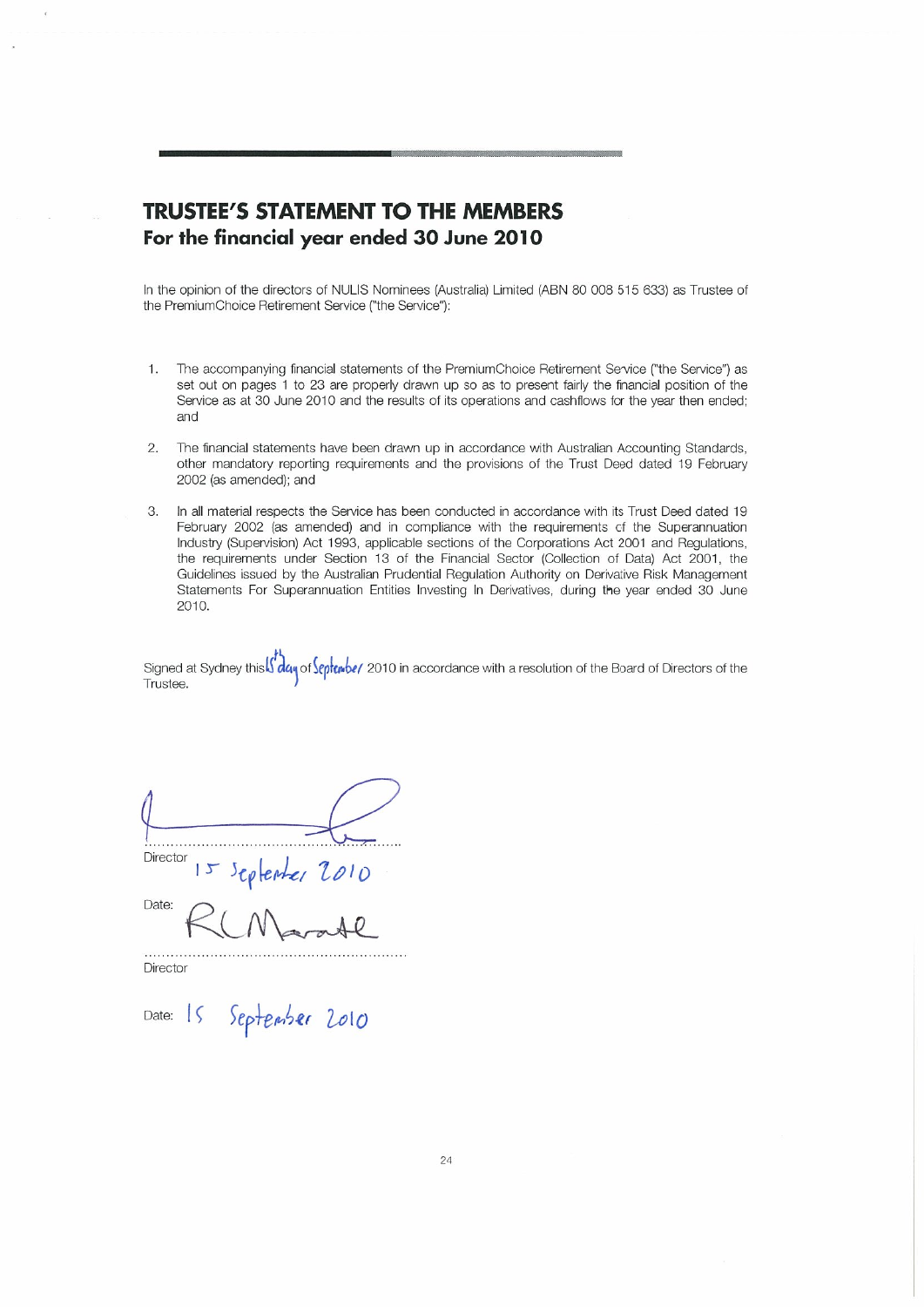

Ernst & Young Building 8 Exhibition Street Melbourne VIC 3000 Australia GPO Box 67 Melbourne VIC 3001

Tel: +61 3 9288 8000 Fax: +61 3 8650 7777 www.ey.com/au

#### PREMIUMCHOICE RETIREMENT SERVICE ABN 70 479 285 132

INDEPENDENT REPORT BY THE APPROVED AUDITOR TO THE TRUSTEE AND MEMBERS

#### **Financial statements**

I have audited the financial statements of PremiumChoice Retirement Service for the year ended 30 June 2010 comprising the statement of financial position, operating statement, statement of cash flows, summary of significant accounting policies, other explanatory notes and the Trustee statement.

#### Trustee's Responsibility for the Financial Statements

 $\ddot{\psi}$ 

The superannuation entity's trustee is responsible for the preparation and fair presentation of the financial statements in accordance with Australian Accounting Standards (including the Australian Accounting Interpretations) and the requirements of the SIS Act and the Superannuation Industry (Supervision) Requlations 1994 (SIS Regulations). The trustee's responsibility includes establishing and maintaining internal controls relevant to the preparation and fair presentation of the financial statements that are free from material misstatement, whether due to fraud or error, and making accounting estimates that are reasonable in the circumstances.

#### **Auditor's Responsibility**

My responsibility is to express an opinion on the financial statements based on my audit. I have conducted an independent audit of the financial statements in order to express an opinion on them to the trustee and members of PremiumChoice Retirement Service.

My audit has been conducted in accordance with Australian Auditing Standards. These Auditing Standards require that I comply with relevant ethical requirements relating to audit engagements and plan and perform the audit to obtain reasonable assurance as to whether the financial statements are free of material misstatement.

An audit involves performing procedures to obtain audit evidence about the amounts and disclosures in the financial statements. The procedures selected depend on the auditor's judgment, including the assessment of the risks of material misstatement of the financial statements, whether due to fraud or error. In making those risk assessments, the auditor considers internal controls relevant to the trustee's preparation and fair presentation of the financial statements in order to design audit procedures that are appropriate in the circumstances, but not for the purpose of expressing an opinion on the effectiveness of the trustee's internal controls. An audit also includes evaluating the appropriateness of accounting policies used and the reasonableness of accounting estimates made by the trustee, as well as evaluating the overall presentation of the financial statements.

I believe that the audit evidence I have obtained is sufficient and appropriate to provide a basis for my audit opinion.